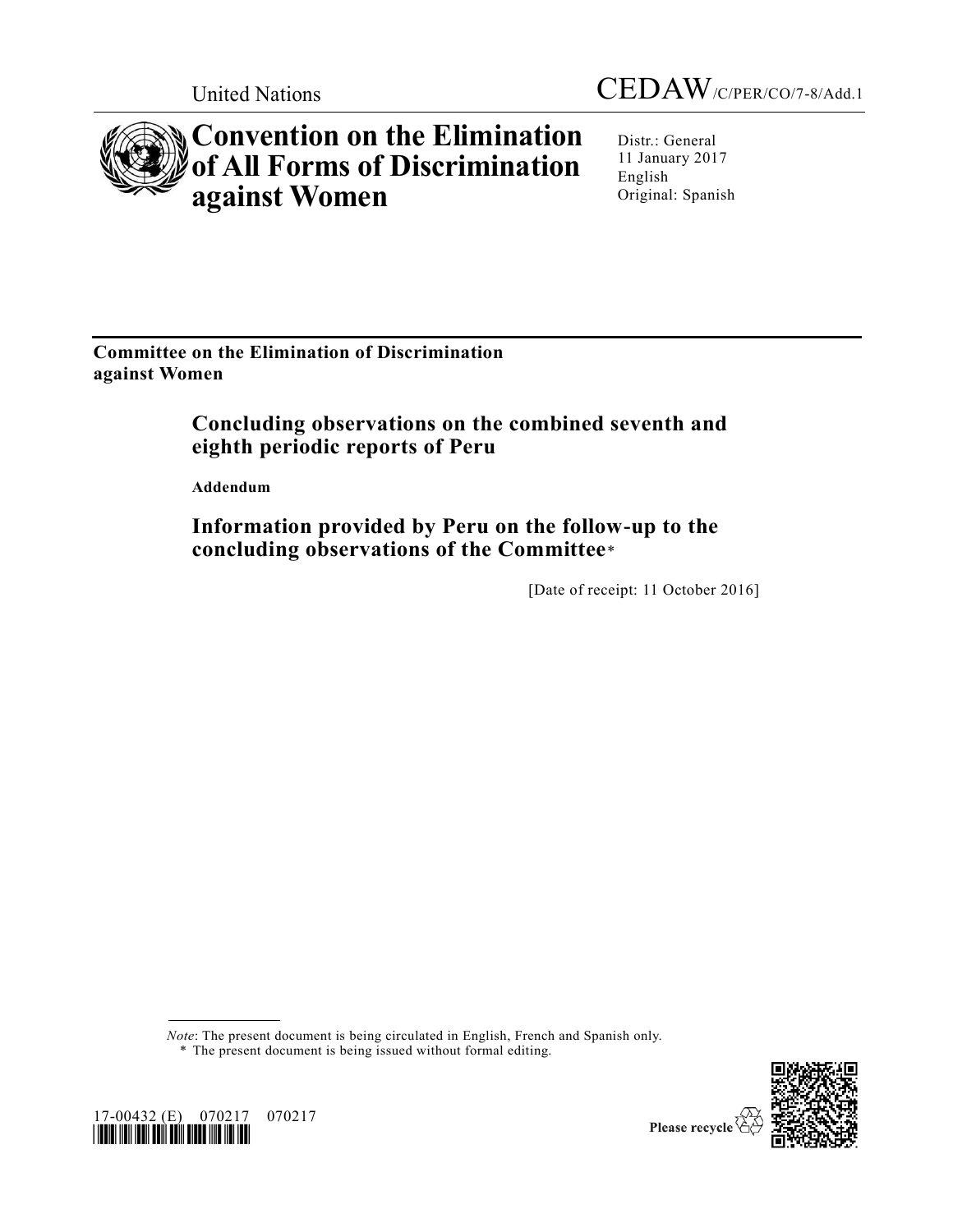1. The Republic of Peru ratified the international Convention on the Elimination of All Forms of Discrimination against Women (hereinafter "the Convention") with effect from 13 October 1982. Pursuant to article 18 of the Convention the present information is submitted in response to the concluding observations of the Committee on the Elimination of Discrimination against Women (hereinafter "the Committee"), published on 24 July 2014.

2. In accordance with article 18 of the Convention and rule 53 of the Committee's rules of procedure, the Committee requested the Republic of Peru to provide, within two years, written information on the steps taken to implement the recommendations contained in paragraphs 18 and 36 (a), (b), (c) and (g).

3. It should be stressed that the present document is the outcome of a process of multisectoral consultations under the leadership of the Ministry of Justice and Human Rights (MINJUS), in which information was sought from the government entities involved. The document primarily reflects the progress and inputs of the Ministry of Women and Vulnerable Populations and the Ministry of Health.

#### **Information requested through the concluding observations**

# **Paragraph 18: Stereotypes, discriminatory practices and violence against women**

4. The Committee urged the State party to adopt, as a matter of urgency, a comprehensive law to combat violence against women so as to prevent such acts, protect victims, and prosecute perpetrators, which would include reparations, sanctions, access to effective justice and integrated mechanisms of protection and service provision to victims, taking an intercultural approach. It reiterated its recommendation (ibid., para. 19) that the State party should design and implement a comprehensive strategy to combat discriminatory gender-based stereotypes, with a view to combating violence against women.

5. It is important to inform the Committee that the Republic of Peru has adopted Act No. 30364 To Prevent, Penalize and Eradicate Violence Against Women and Members of the Family Group, published in the Official Gazette *El Peruano* on 23 November 2015.  $\frac{1}{1}$  This law was promulgated by way of Supreme Decree No. 009-2016-MIMP published on 27 July 2016. The drafting committee comprised representatives from the Ministry of Justice and Human Rights, the Ministry of Women and Vulnerable Populations, the Ministry of the Interior, the Judiciary and the Office of the Attorney-General.

6. Act No. 30364 is based on the Inter-American Convention on the Prevention, Punishment and Eradication of Violence against Women, known as the Convention of Belém do Pará, with a view to incorporating into domestic law a wide -ranging concept of gender-based violence, one in accordance with the standards on human rights in effect in the region. Thus, article 5 of the Act defines violence as:

**\_\_\_\_\_\_\_\_\_\_\_\_\_\_\_\_\_\_**

<sup>&</sup>lt;sup>1</sup> The Act was the outcome of a Special Commission to Revise Act No. 26260, which had been established in March 2009; the Commission prepared a final text which was completed in June 2011 but which it was not possible to discuss before the end of the legislative period. Congressman Leonardo Inga (of the Acción Popular - Frente Amplio parliamentary group) took on this task in June 2012, submitting Bill No. 01212/2011-CR. The law passed by the plenary also incorporated other bills on the same subject.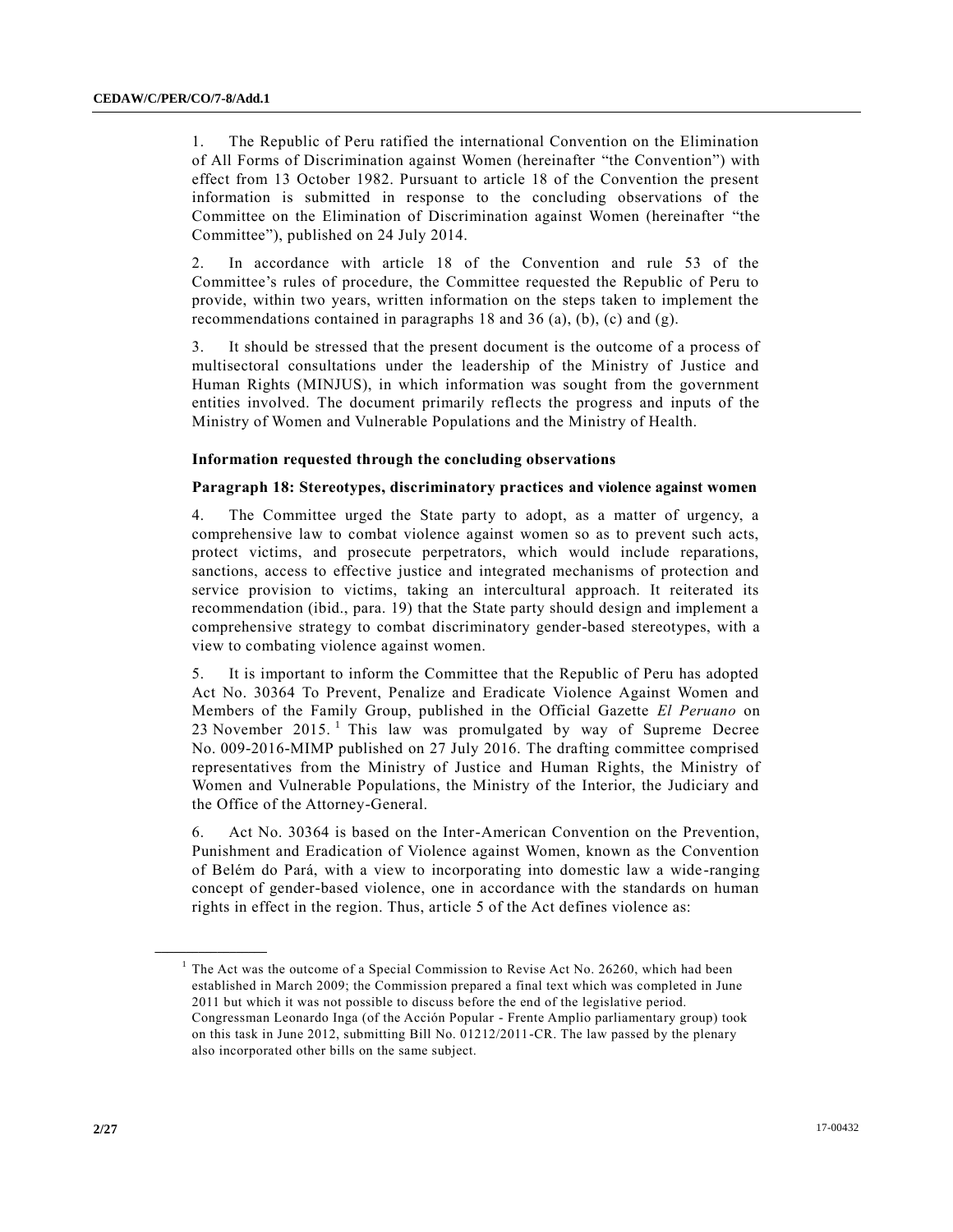"Any action or conduct that, on the basis of gender, causes death, harm or physical, sexual or psychological suffering to women, whether in the public sphere or in private. Violence against women shall be understood to include:

a. Violence taking place within the family or domestic unit or within any other interpersonal relationship, whether the perpetrator shares or in the past shared the same home as the woman. It shall include, non-exclusively, rape, physical or psychological mistreatment and sexual abuse.

Violence taking place within the community, perpetrated by any person. This includes, non-exclusively, rape, sexual abuse, torture, human trafficking, forced prostitution, kidnapping and sexual abuse in the workplace, in educational institutions, health facilities or any other location.

c. Violence perpetrated or permitted by Government officials, wherever it occurs."

7. In addition, the Act specifically includes penalties for economic or propertyrelated violence, which extends to abusive conduct related to the control, possession or deprivation of resources such as to prevent the victim from escaping from the cycle of violence or from recovering her independence. The behaviours covered include infringement of the possession, holding or ownership of her assets; the loss, theft, destruction, withholding or misappropriation of objects, work requisites, personal documents, assets, securities or property rights; restriction of the economic resources intended to meet her needs or deprivation of the resources essential for living a dignified life, avoidance of food-related obligations, restriction or control of income, as well as the payment of a lower remuneration for work of the same value, within the same workplace (article 8).

8. The law approaches the problem of violence against women from an integrated perspective and includes three fundamental aspects, namely: prevention, care of the victim and punishment. These aspects will be briefly expanded on below:

# **a. National system for the prevention, punishment and eradication of violence against women and members of the family group (articles 33 to 47)**

9. With the aim of eradicating violence against women and members of the family group, a national system has been established with the objective of coordinating and combining the actions of the Government aimed at prevention, care, protection, punishment and rehabilitation. Those working in the national system assign specialized human, logistical and budgetary resources to detect violence, care for the victims, protect them and re-establish their rights.

10. The system is placed under the control of the High-Level Multisectoral Commission that comprises the heads of nine ministries (Women and Vulnerable Populations, Interior, Justice and Human Rights, Education, Health, Development and Social Inclusion, Labour and Employment Promotion, Culture, Defence) and the Judiciary, the Office of the Attorney-General and the Public Defender.

11. It should be noted that article 35 of Act No. 30364 stipulates that the Directorate-General Against Gender-based Violence of the Ministry of Women and Vulnerable Populations, in its capacity as the Technical Secretariat of the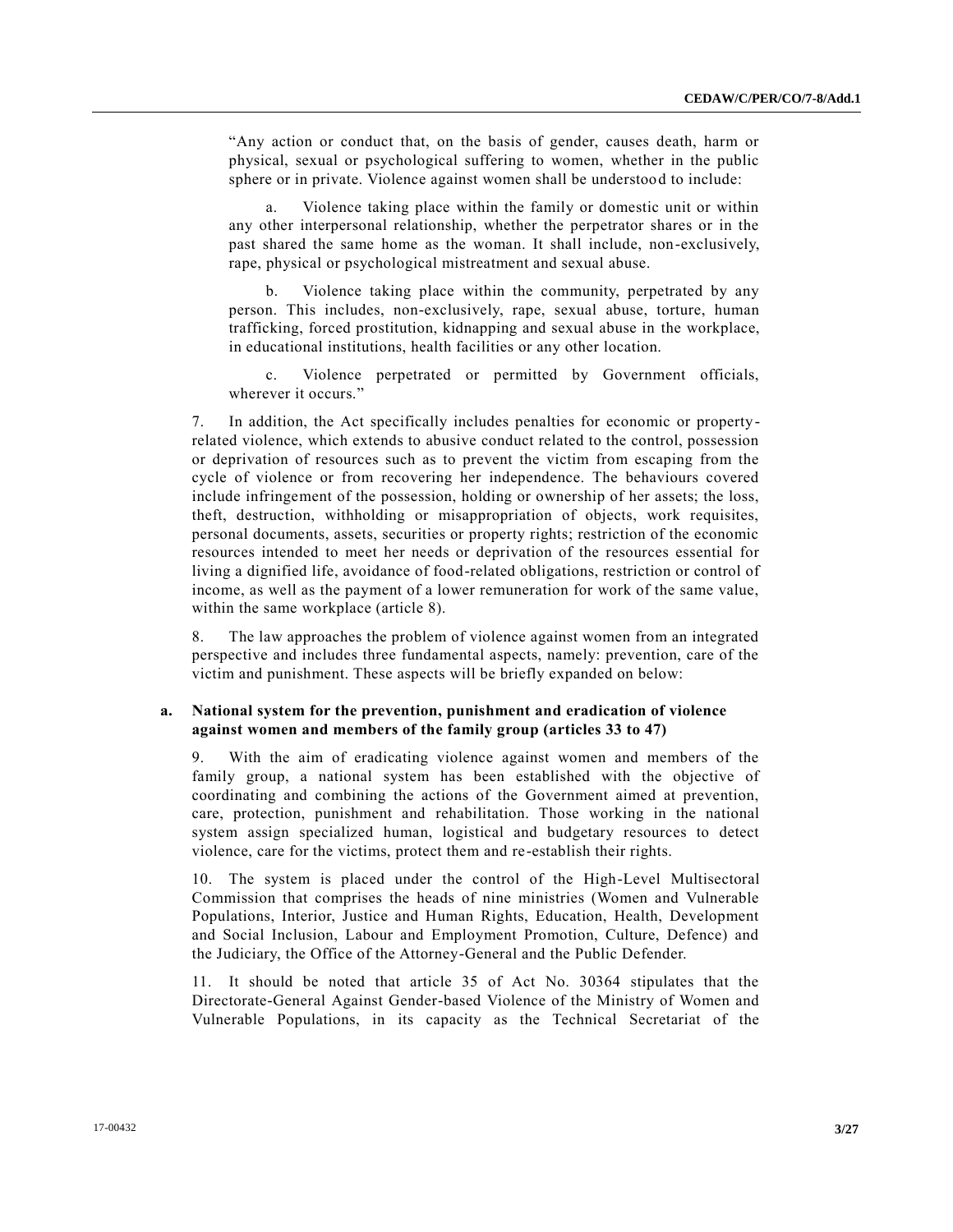Commission, shall convene the National Working Group,) which comprises specialists from various sectors and representatives of civil society.<sup>2</sup>

12. Also, the Act has established the creation of the regional, provincial and district entities to prevent, punish and eradicate violence against women and members of the family group. This includes forums for coordination on an interinstitutional and intergovernmental basis, charged with implementing the national system.

13. The following are established as instruments and mechanisms for coordinating these tasks: the Basic Protocol on Joint Proceedings, which is regarded as the cornerstone of intersectoral coordination; the Single Register of Victims and Perpetrators, the aim of which is to implement a Single Intersectoral System for recording cases of violence against women and members of the family group; the National Observatory designed to monitor the implementation of public policies in the sectors that make up the national system and the relevant international commitments undertaken by the Government; and the Centre for Advanced Studies of violence against women and members of the family group as the specialist centre under the Ministry of Women and Vulnerable Populations, the objective of which is to build capacity in professionals from different fields (lawyers, doctors, psychologists and social workers, among other related professions) and take an intersectoral approach to preventing and undoing the adverse effects of violence against women and members of the family group.

# **b. Judicial process (articles 13 to 21)**

14. The Act establishes a special enforcement and criminal process to penalize persons who carry out acts of violence against women and members of the family group. Complaints are submitted before family courts or bodies carrying out comparable functions, in the locality where the acts occurred. The complaint may be submitted in writing or verbally. In the case of a verbal complaint, it is written into the record without any other requirement than submission of a summary account of the facts.

15. The complaint can be submitted by the person who has been harmed or by any other person on the victim's behalf, without any need for a power of representation. It can also be submitted by the Public Defender. There is no requirement for attendance of an attorney, payment of a fee or any other formality.

16. Health and education professionals must report any cases of violence against women or members of the family group of which they become aware in the performance of their duties.

17. If the National Police of Peru becomes aware of cases of violence against women or members of the family group, at any of its stations on national territory, it must bring the facts to the attention of the family courts or bodies fulfilling those functions within twenty-four hours of becoming so aware, by submitting an affidavit describing what occurred.

**\_\_\_\_\_\_\_\_\_\_\_\_\_\_\_\_\_\_**

<sup>&</sup>lt;sup>2</sup> The National Working Group was set up on Friday 9 September 2016. The group was attended by 22 representatives of civil society institutions, sectors and organizations. At this session, a proposed Work Plan was presented and approved.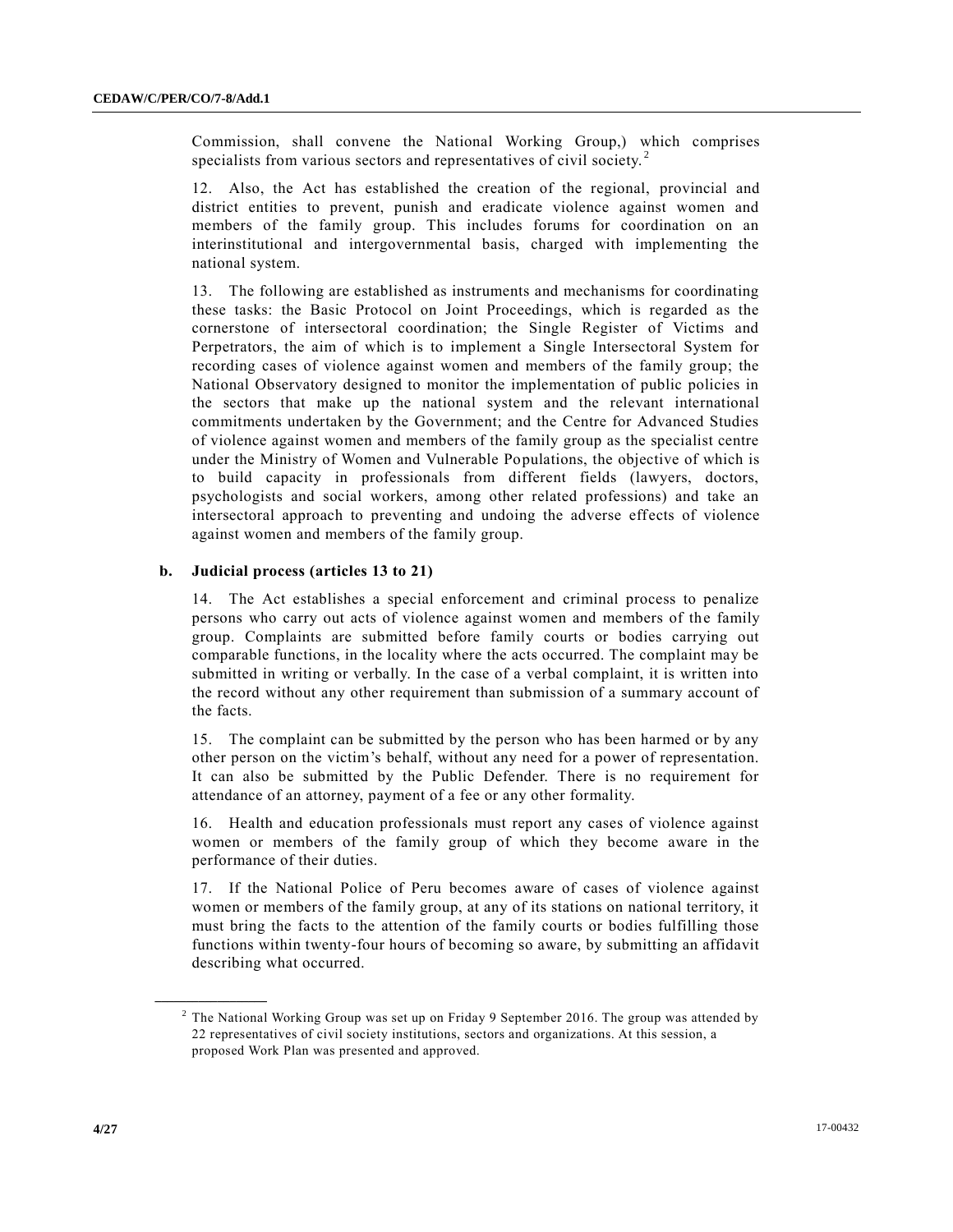18. Within a maximum period of seventy-two hours following the submission of the complaint, the family court or equivalent body shall assess the case and order in an oral hearing the protective measures deemed to be necessary. Also in the oral hearing, either at the initiative of the court or at the request of the victim, an order will be made on the precautionary measures to safeguard claims for support payments, rulings on visits, holding, suspension or cancelation of parental rights and duties, liquidation of the property regime and other related aspects needed to guarantee the welfare of the victims.

19. The family court or equivalent body shall then submit the case to the criminal prosecutor's office for initiation of criminal proceedings in accordance with the rules of the Code of Criminal Procedure.

# **c. Protective measures (articles 22 to 26)**

20. In order to protect the rights of the victims it is stipulated that the court will order the protective and safeguarding measures for the benefit of the victims of violence within seventy-two hours from the receipt of the complaint. The protective measures that may be stipulated in the proceedings on account of acts of violence against women and members of the family group include the following:

(a) Exclusion of the perpetrator from the home;

(b) Prohibition on approaching or being close to the victim in any way, maintaining a distance specified by the judicial authority;

(c) Prohibition on communicating with the victim by letter, telephone or electronically; also via chat, social networks, institutional network, intranet or other networks or forms of communication;

(d) Withdrawal of the perpetrator's right to own or carry weapons, with a requirement to notify the National Authority for the Control of Security Services, Weapons, Munitions and Explosives for Civilian Use so that the latter may cancel any permits of ownership and use, and may secure such weapons as are in the possession of a person with respect to whom the protective measure has been stipulated;

(e) Inventory of the perpetrator's property;

(f) Any other measure required for the protection of the personal integrity and life of the perpetrator's victims or family members.

21. The validity of the measures stipulated by the family court or equivalent body shall extend until a sentence is pronounced by a criminal court or until a prosecutorial statement is made, based on a decision to reject, to the effect that it has been decided not to pursue a criminal complaint, unless there is an appeal against such statement.

22. The National Police of Peru shall be responsible for carrying out the protective measures stipulated, for which purpose it must possess a geographic and georeferential map recording all of the victims together with the protective measures that have been notified to them. Likewise, provision must be made for a communication channel in order to respond effectively to requests for safeguard.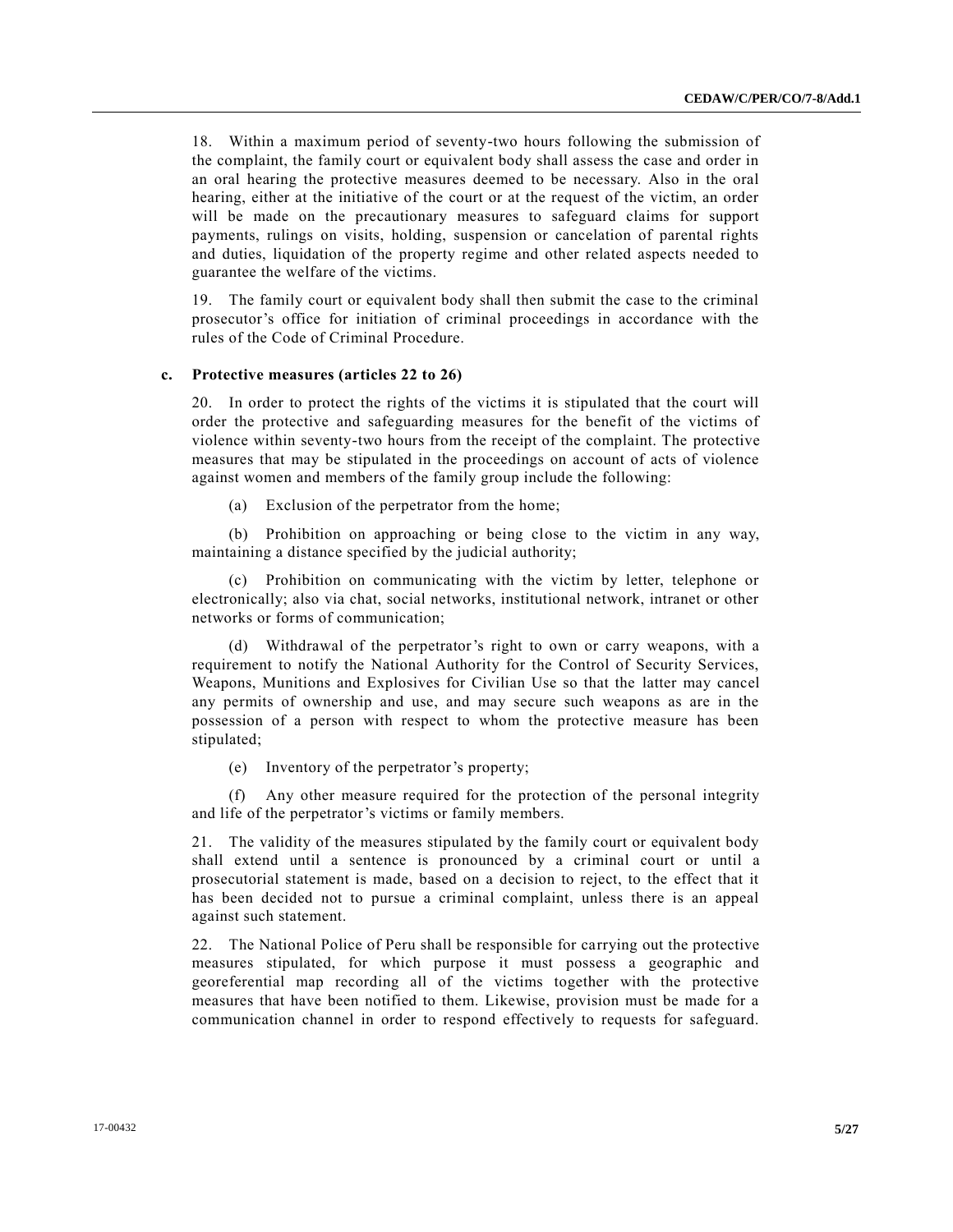There may be a need for coordination with the security services in order to secure an appropriate response.

# **d. Care and recovery of the victims and reeducation of perpetrators (articles 27 to 32)**

23. It is laid down as State policy that services of prevention of violence and care for its victims, as well as treatment services to assist in the reeducation of perpetrators, shall be created. The establishment and management of temporary refuges, programmes directed towards males to prevent violent conduct and other protective services for the victims of violence against women and members of the family group shall be the responsibility of local and regional governments and of the Ministry of Women and Vulnerable Populations, entrusted with promoting, coordinating and combining the implementation of such services in each locality.

24. The National Police of Peru and the Office of the Attorney-General shall perform an evaluation of the risk to women who have suffered partner violence, as a means of preventing femicide. The evaluation shall act as an input to the judicial order on the protective measures and must be updated when circumstances so dictate.

25. The judge shall be empowered to order that the perpetrator undergo psychosocial or psychiatric treatment, or may assign him to self-help groups specializing in violence, with attendance at therapy sessions on violence against women and members of the family group, using the various programmes developed by the family protection institutions. This measure may be taken right from the start of the proceedings.

26. The National Penitentiary Institute shall include the aspect of prevention of violence against women and members of the family group within the various treatment programmes aimed at the prison population. Completion of the treatment shall be a mandatory requirement for entitlement to benefits in the prison setting.

#### **Intercultural approach**

**\_\_\_\_\_\_\_\_\_\_\_\_\_\_\_\_\_\_**

27. Act No. 30364 takes account of the intercultural aspect and stipulates that the intervention of the indigenous or native peoples in cases of violence against women and members of the family group shall be subject to the provisions of article 149 of the Political Constitution.<sup>3</sup> The implementing regulations of Act No. 30364 include a specific chapter on this topic, entitled "Chapter IV: Justice in rural areas", stipulating that the Republic of Peru, within the context of combating all forms of violence against women and members of the family group, shall take in the rural areas of the country the measures necessary for implementing actions of prevention, protection, care, punishment and recovery.

28. The law provides for intervention by the authorities of the special jurisdiction, courts of the Justices of the Peace or the authorities of the peasant communities,

 $3$  Exercise of jurisdictional function by the peasant and native communities. Article 149. The authorities of the peasant and native communities, with the support of the Rondas Campesinas (rural self-defence groups), may exercise jurisdictional functions within their territorial area in accordance with customary law, provided that they do not infringe fundamental human rights. The law specifies the forms of coordination of such special jurisdiction with the courts of the Justices of the Peace and other bodies of the Judiciary.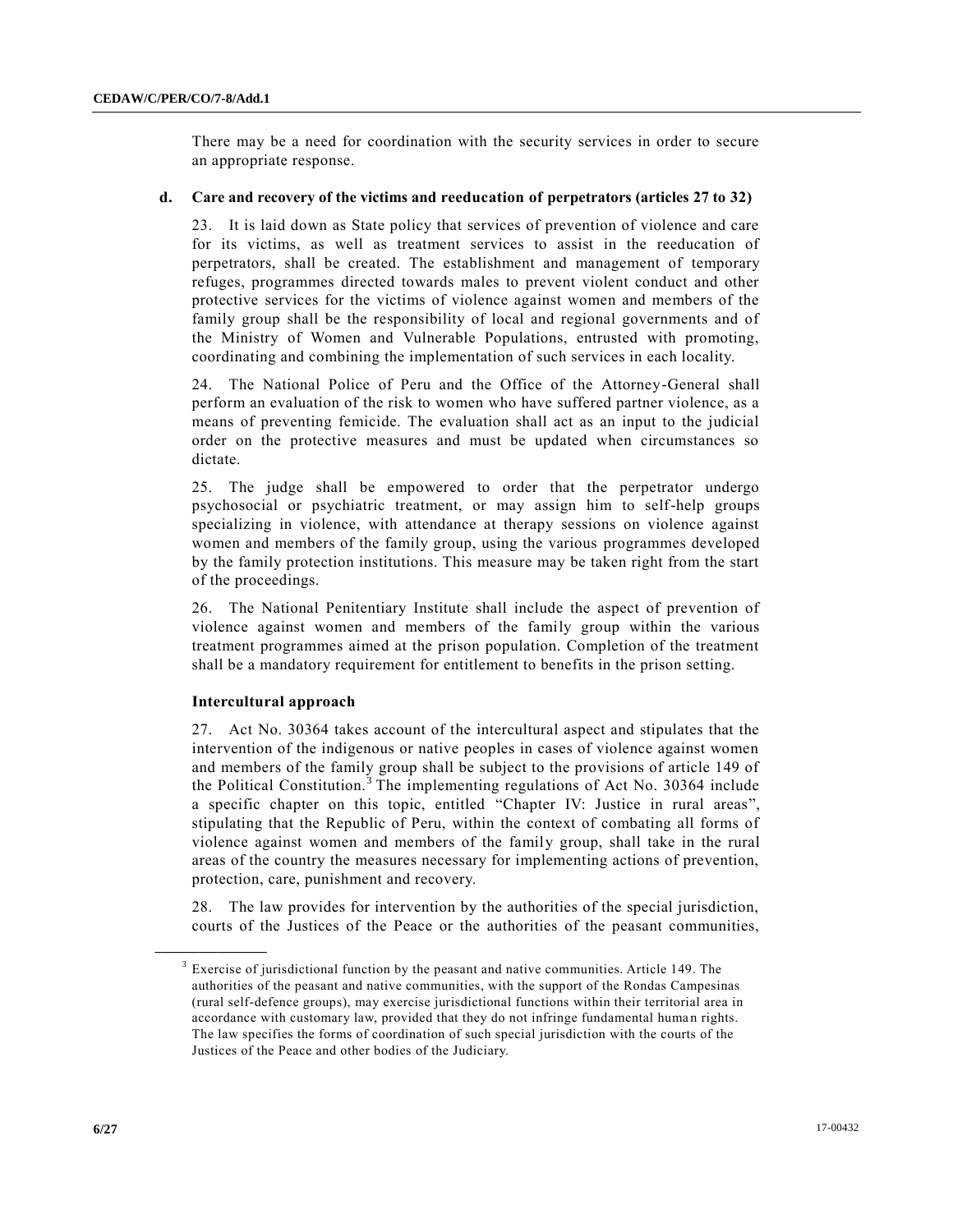native communities or peasant patrols invested with jurisdictional functions, to specify measures and forms of functional and operational coordination for the investigation and penalization of violence against women and members of the family group.

29. Since 2012, the Ministry of Women and Vulnerable Populations has been implementing the "Strategy for Prevention, Care and Protection in Situations of Domestic and Sexual Violence in Rural Areas", approved by Ministerial Resolution No. 273-2012-MIMP, which promotes the development of a local prevention, care and protection system for women and the population of the rural areas affected by this type of violence. To that end it strengthens networking as spaces for dialogue and coordination to define local policies and to allocate resources to local governments, to standardize rules and procedures for the care of women suffering violence, thereby improving the channels for community partic ipation.

30. This model provides a way to foster the creation and/or strengthening of community watch systems, and the preparation of standards of care coordinated and agreed between the actors of the communal and State justice systems, with the aim of providing an appropriate and adequate response to the rural reality in situations of violence. The mechanisms utilized include: (i) mobile care services for rural communities, to facilitate the activities of "Justice in your community" through holding decentralized hearings in the rural areas; (ii) care mechanisms provided by the justice of the peace system for the application of the law in the event of violations through domestic violence, mechanisms such as: single hearings, protective measures, psychological care and allowance for the cultural norms of the rural community in which the sentence is pronounced. Consequently, it is essential to strengthen the horizontal coordination between the formal justice system and the special or communal justice in force in the rural areas, peasant patrols and community advocates.

#### **Related laws:**

**\_\_\_\_\_\_\_\_\_\_\_\_\_\_\_\_\_\_**

31. The legal framework referred to also contains the following laws covering various forms of violence:

(a) **Femicide**: Act No. 30068, incorporating article 108-A into the Criminal Code, modifying articles 107, 46-B and 46-C of the Criminal Code and modifying article 46 of the Code of Criminal Procedure, with the aim of preventing, penalizing and eliminating femicide, published on 19 July 2013. This lays down, for the first time, a specific and independent criminal offence designed to penalize femicide and attempted femicide, highlighting this form of gender-based violence. Finally, it should be noted that this legal reform is in accordance with international rules intended to eliminate violence against women in its most extreme embodiment. <sup>4</sup>

(b) **Sexual Harassment**: Act No. 30314, on the prevention and penalization of sexual harassment in public places, published on 26 March 2015 in the Official Gazette *El Peruano*. The law defines as sexual harassment in public places

<sup>4</sup> Recommendations of the Committee on the Elimination of Discrimination against Women; the Inter-American Convention on the Prevention, Punishment and Eradication of Violence against Women; and jurisprudence of the Inter-American Court of Human Rights in its finding in *Campo Algodonero versus México*.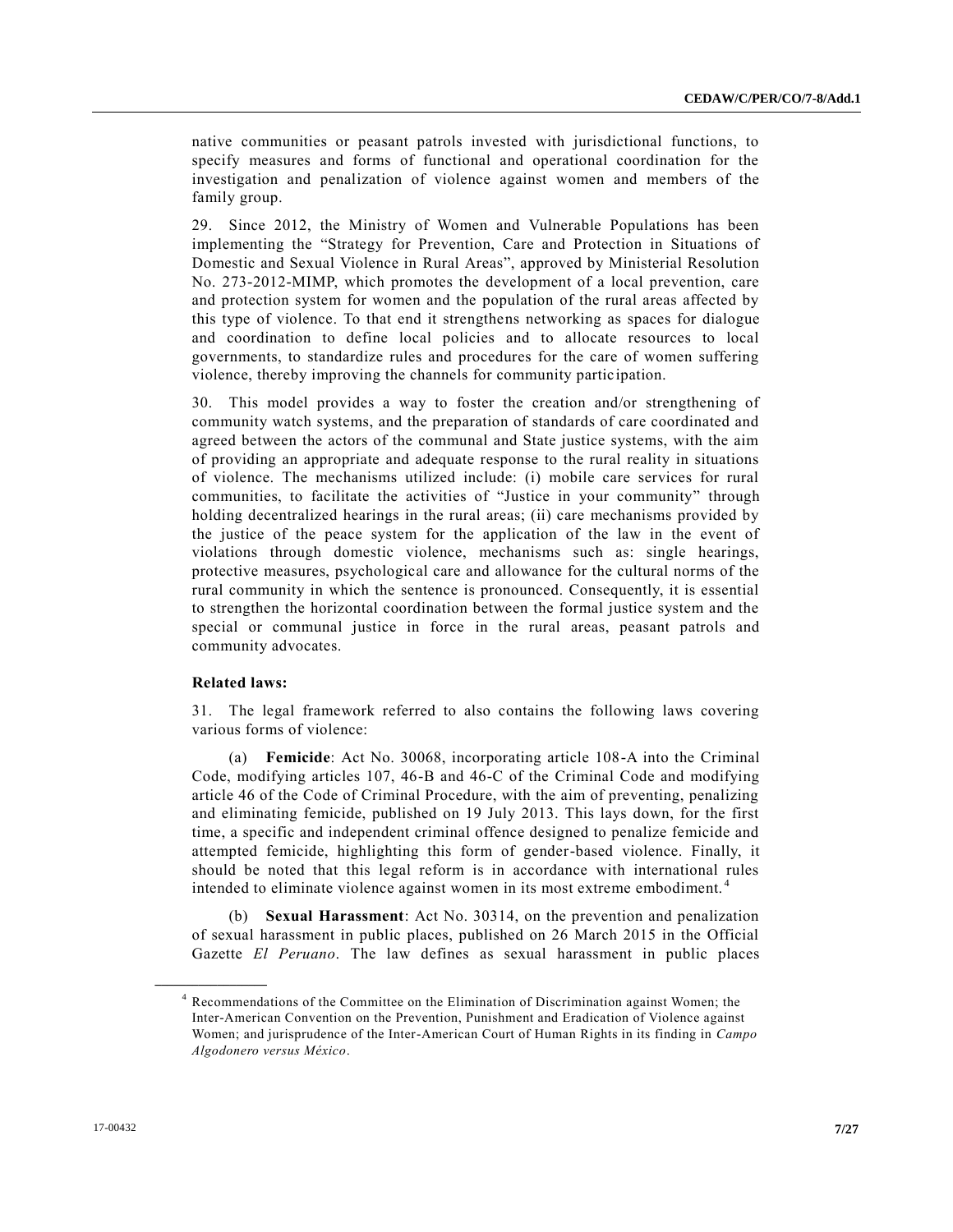"physical or verbal conduct that is sexual in nature or connotation and is carried out by one or more persons with respect to another or others who do(es) not desire, or reject(s), such conduct, considering that it impacts his, her or their dignity, and fundamental rights such as liberty, integrity and freedom of movement, causing him, her or them to feel intimidation, hostility, degradation or humiliation or creating for him, her or them an offensive environment in public places" (article 4).

(c) **Prohibition on corporal or degrading punishment of children**: Act No. 30403, prohibiting corporal or degrading punishment of children and adolescents, published on 30 December 2015 in the Official Gazette *El Peruano*, incorporated the right to proper treatment<sup>5</sup> in article  $3-A$  of the Code on Children and Adolescents and repealed subparagraph (d) of article 74 of the Code on Children and Adolescents<sup>6</sup> and part 3 of article 423 of the Civil Code.<sup>7</sup> This law marks an important advance in promoting respect for children and adolescents, and promoting affection, protection, and socialization and education without use of violence. The prohibition on physical or degrading punishment covers all spheres where children and adolescents are present, including home, school, the community, workplaces and similar locations.

(d) **Human trafficking**: Supreme Decree No. 001-2016-IN enacted the adoption of the implementing regulations for Act No. 28950 Act To Combat Trafficking in Persons and Smuggling of Migrants, and created the standing Multisectoral Commission against Trafficking in Persons and Smuggling of Migrants.

#### **Recommendations of the Committee**

**\_\_\_\_\_\_\_\_\_\_\_\_\_\_\_\_\_\_**

**(a) Intensify awareness-raising programmes and education campaigns to support equality of women and men at all levels of society, modify stereotypical attitudes, eliminate discrimination against women on such grounds as poverty, indigenous origin or ethnicity, disability or sexual orientation or gender identity, thereby removing obstacles to the full exercise of the right to equality in accordance with the National Plan for Gender Equality, and adopt a policy of zero tolerance towards all forms of violence against women;**

32. During the years 2014-2016, within the framework of the communication strategy implemented by the National Programme to Combat Domestic and Sexual

 $<sup>5</sup>$  Article 3-A. Right to proper treatment. Children and adolescents, without exception, shall have</sup> the right to proper treatment, which implies receiving care, affection, protection, and non -violent socialization and education, in a harmonious, sympathetic and affectionate atmosphere in which they are provided with comprehensive protection, by their parents, guardians, persons responsible for them or legal representatives, as well as by educators, administrative authorities, both public and private, or any other person. The right to proper treatment is reciprocal among children and adolescents.

 $6$  Article 74. Duties and rights of parents. These are the duties and rights of parents who exercise parental authority: (d) To give them good examples of living and to correct them in moderation. When their own actions are not sufficient they may have recourse to the competent authority.

 $7$  Article 423. These are the duties and rights of parents who exercise parental authority: 3. To correct their offspring in moderation and, when this is not sufficient, to have recourse to the judicial authority, requesting placement of the offspring in an establishment devoted to the rehabilitation of minors.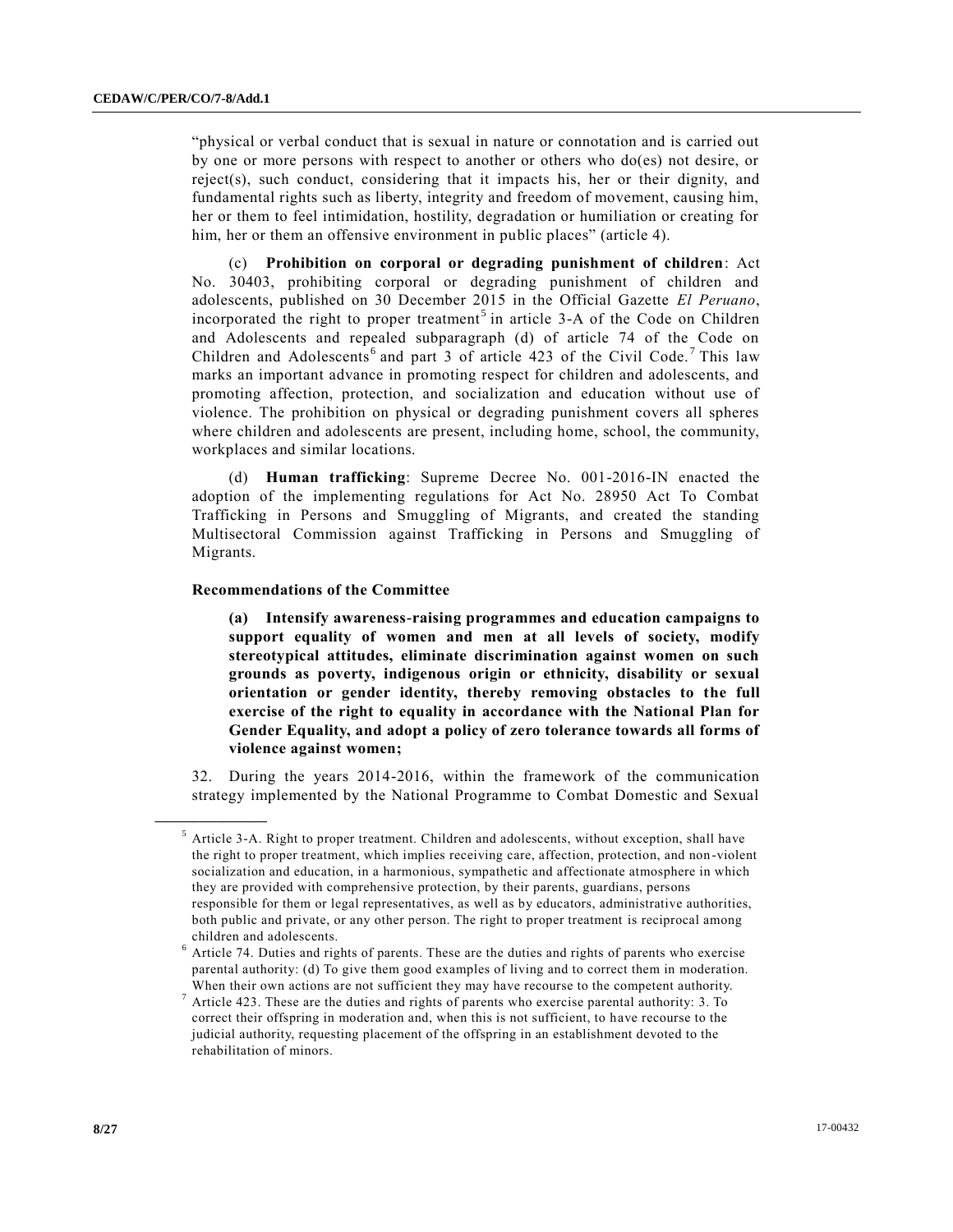Violence, through the unit for comprehensive prevention and support in situations of domestic and sexual violence, two campaigns have been conducted on a long -term basis: (i) the campaign "Love without violence, make a difference" and (ii) a campaign aimed at adults.<sup>8</sup> In addition there are two campaigns that are already being implemented (the campaign to prevent human trafficking for purposes of sexual exploitation "Without Clients there is No Trafficking" and the campaign to combat sexual harassment in public places), whose main themes aid in lessening social tolerance of gender-based violence or domestic or sexual violence, through modification of the sociocultural patterns of behaviour that tolerate, legitimize and perpetuate violence, as well as other awareness-raising activities. Details of some of the campaigns are given below.

#### **Campaign against gender-based violence aimed at the adult population:**

#### *"A woman is not an object; treat her with respect" (2014)*

33. The intention was to draw attention to the discriminatory nature of social practices that treat women as part of the "property" of the spouse, promoting the participation of society in questioning the beliefs and social worldview that tolerate, transmit, justify and reinforce discriminatory situations, encouraging changes in attitudes and involving men in consideration of the benefits of committing to gender equality. The message was relayed to 291,601 personas.

#### *"Don't stay silent" (2015 to the present)*

34. The primary objective of the campaign is to make society aware of the issue of femicide, to promote social rejection of it and to support an inter-institutional commitment to tackle it. Further, it is hoped that the population will be able to identify signs of a risk of femicide and/or attempted femicide and encourage victims to seek help in a timely manner.

35. The campaign was presented in November 2015, with its interventions being focused on 60 Women's Emergency Centres (WECs). <sup>9</sup> To date the following has been achieved: (a) Agreements with commercial centres and a cinema chain to carry out prevention activities. For example, the Plaza Norte commercial centre and the Real Plaza civic centre have agreed to allow the performance in their facilities of promotional activities in favour of prevention and awareness-raising as part of the national campaign against femicide "Don't stay silent"; (b) Providing information to 43,104 persons through 306 activities to promote prevention (convoys of women supporters and mass mobilization activities) in 60 selected WECs in five regions of the country: Junín (12 WECs); Arequipa (10 WECs); Puno (13 WECs); Ayacucho

**\_\_\_\_\_\_\_\_\_\_\_\_\_\_\_\_\_\_**

 $8$  The subject matter of the campaign changes every year, in the context of 25 November, the International Day for the Elimination of Violence against Women.

<sup>9</sup> (a) Junín: 12 WECs (Chanchamayo, Chilca, Chupaca, Concepción, Huancayo, Jauja, Junín, Tarma, Yauli, Pichanaqui, Pangoa and Satipo); (b) Puno: 13 WECs (Chucuito, Huancanelave, Juliaca, Lampa, Melgar, Moho, Puno, San Antonio de Putina, Sandia and Yunguyo); (c) Arequipa: 10 WECs (Arequipa, Camaná, Caravelí, Castilla, Chivay, Condesuyos, Islay, La Unión, Majes and Miraflores); (d) Ayacucho: 12 WECs (Cangallo, Huamanga, Huancasancos, Huanta, La Mar, Lucanas, Sucre, Parinacochas, Paucar de Sara Sara, Víctor Fajardo and Vilcas Huamán); (e) Lima: 13 WECs (Lima, Comas, Zarate, San Juan de Lurigancho, San Juan de Miraflores, La Molina, Cieneguilla) (Huacho, Huaral, Huarochirí, Imperial, Barranca and Canta).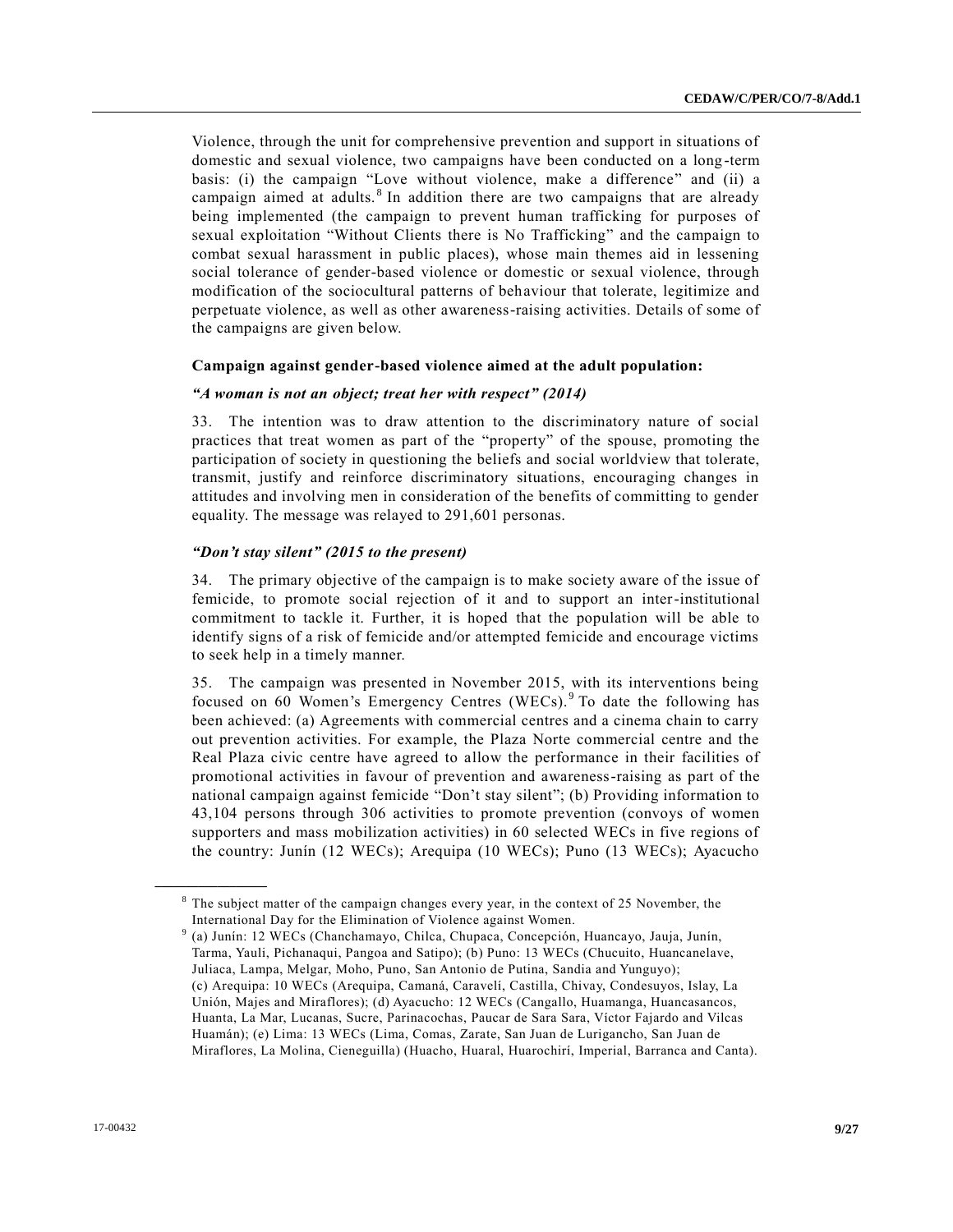(12 WECs); Lima (13 WECs), to which resources were assigned to carry out activities to promote prevention as part of the methodology designed for that population; (c) By means of the advocacy processes carried out by the prevention team in the areas covered by the WECs, information was provided to 73,853 persons through 546 activities (convoys of women supporters and mobilization activities).

# **Communication strategy aimed at adolescents and young people: the "Love without violence, make a difference" campaign**

#### • **"Love without violence, make a difference" (2014)**

36. The year 2014 saw ongoing implementation of the campaign (fourth stage) aimed at male and female adolescents and young people, fostering a more dynamic attitude on the part of the target participants, so as to achieve a greater effect of preventing violence against their peers. A total of 438,351 adolescents and young people was reached at national level, through activities to promote prevention (discussions, mass mobilization, forums and others).

#### • **"Love without violence, make a difference" (2015)**

37. A set of preventive strategies and communication initiatives was pursued, aimed at adolescents and young people, and also at the involvement of various public and private institutional bodies. Information and awareness-raising were provided to 376,630 adolescents and young people, through 6,931 actions to promote prevention (discussions, mass mobilization, forums and others).

38. In parallel, the strategy was reinforced, with an emphasis on its territorial and sustainable nature. As a consequence, it was proposed to implement it for a further three years (2016-2018).

#### • **"Love without violence, make a difference" (2016-2018)**

39. The communication strategy involved is aimed at adolescents and young people at the stage of falling in love and/or courtship, and its version for 2016-2018 incorporates management instruments that will make it possible to measure qualitative achievements, not only quantitative ones, over the medium and long term (logic model, baseline, tracking and monitoring instruments, and more), which will enable it to be expanded to other areas of intervention.<sup>10</sup>

40. The primary objective of the campaign is to increase the awareness of the risk of suffering situations of gender-based violence among adolescents and young people in secondary-level educational institutions and universities, so that that population will reduce its social tolerance of gender-based violence in relationships of love and/or courtship.

41. So far, this intervention has been started in 71 educational institutions (52 at secondary level and 19 higher) covered by the 57 selected WECs, in which training sessions are being held dealing with topics of sex and gender, stereotypes and roles; gender relations and inequalities; power relations between males and females at school or in higher education, in their community or neighbourhood; and rights of adolescents and young people to a life free of violence. Also educational and

**\_\_\_\_\_\_\_\_\_\_\_\_\_\_\_\_\_\_**

<sup>&</sup>lt;sup>10</sup> The action is currently focused in one area owing to the budget allocated. It is hoped to extend it to other regions of the country.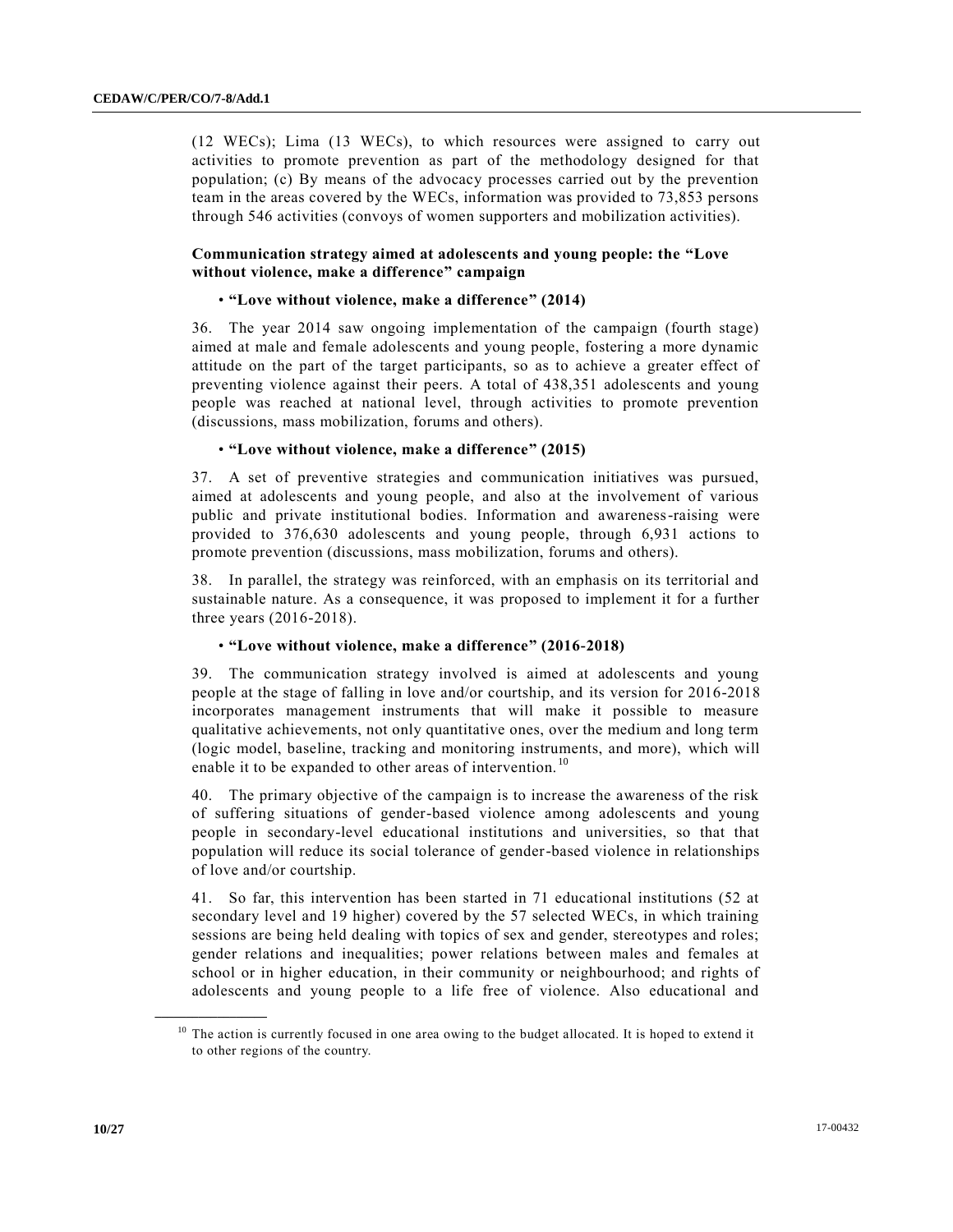training initiatives have been undertaken in schools and universities by the WECs in the regions of Apurímac, Arequipa, Cajamarca, Huancavelica, Lima, Piura, Junín, Moquegua, Pasco, Ancash, La Libertad, Tumbes, Amazonas, Lambayeque, Ayacucho, Loreto and Puno.

42. The action is planned to pass the message to 5,680 adolescents and young people and to provide information to some 47,518 of them. In order to promote the viability and sustainability of the intervention, coordination has been set up with the authorities of the participating educational institutions in order to have the proper authorization (directives and/or resolutions) to carry out such activities within the school timetable.

# **Communication strategy aimed at students of educational institutions: "Campaign against Harassment in the Streets"**

43. In 2014, the "Campaign against Harassment in the Streets" was undertaken, in cooperation with the educational authorities and the Directorate for Families and Vulnerable Populations of the National Police of Peru, with the objective of highlighting and preventing sexual harassment in the streets. Between July and September 2014 visits took place to 205 educational institutions (59 in Lima and 146 in the provinces), during which information was provided to 66,554 students (34,155 in Lima and Callao and 32,399 in the provinces).

44. For the current year, 2016, it is planned to implement a preventive campaign under Act No. 30314, on the prevention and penalization of sexual harassment in public places. This campaign will include urban interventions and/or interactive proceedings at strategic points in metropolitan Lima and training for people working in local services and authorities, with the objective of including in local plans the subject of prevention of sexual harassment in public places.

# **Communication Strategy aimed at the adult population: "Without Clients, There is No Human Trafficking"**

45. A campaign has been in progress since 2015 to highlight the problems of the victims of human trafficking. The campaign is supported by the various actors involved in this issue in the three provinces of the Madre de Dios region (Tambopata, Iberia and Huepethue), and its priority message is to raise awareness among groups of men and dissuade potential clients from having sexual contact with the victims (which is the final phase of the process of the trafficking in persons for the purpose of sexual exploitation). To that end, informational and persuasive tools have been designed, enabling 15 prevention activities to be undertaken to combat human trafficking for purposes of sexual exploitation. Further, advocacy initi atives were undertaken with representatives of the media and local authorities in the area. This represented a start in raising the topic in the region.

46. It is anticipated that by the end of the year: (a) 84 preventive activities will have raised the awareness of 2,250 persons; and (b) the intervention will have been systematized so as to identify best practices and success factors with a view to expanding it to other regions of the country.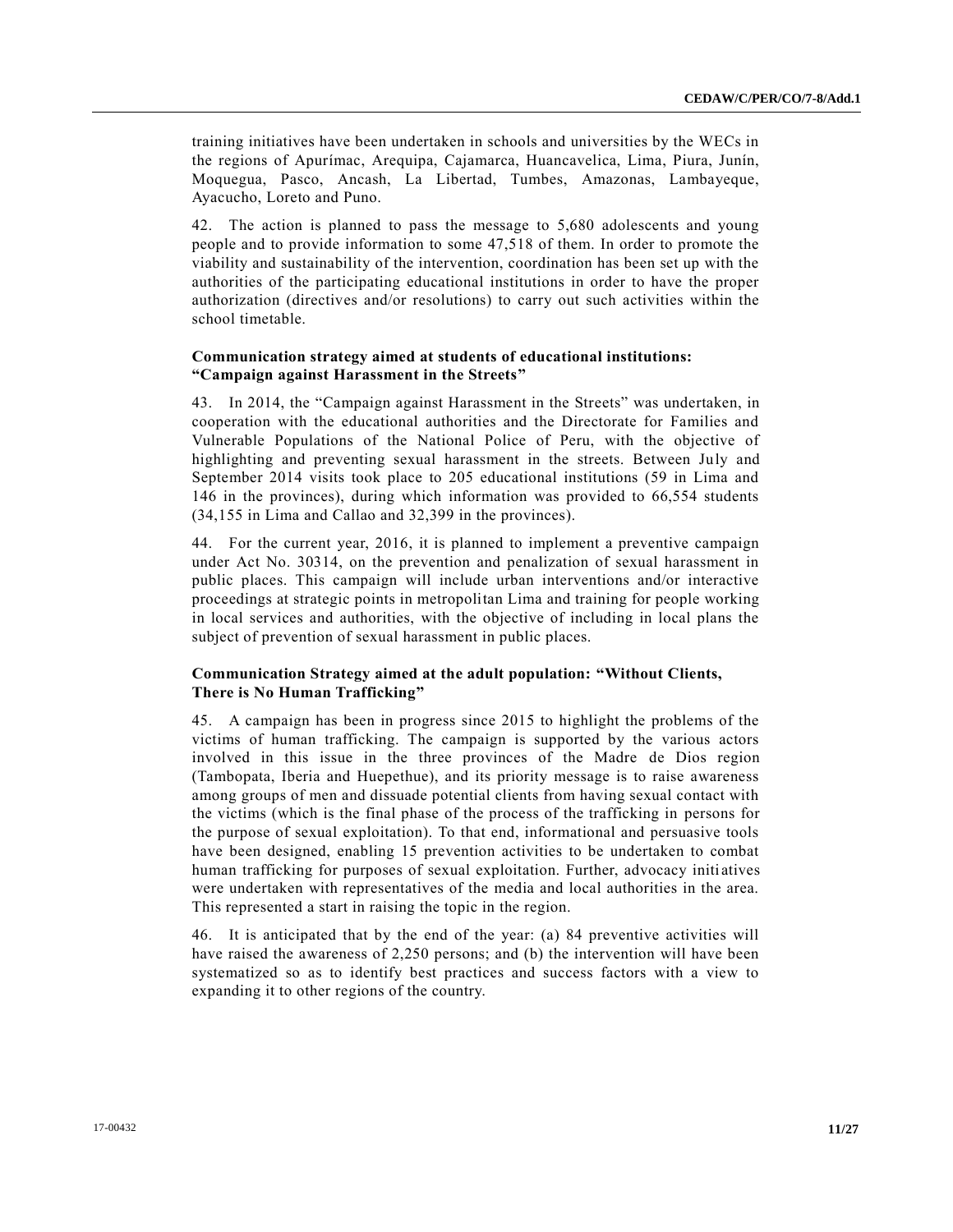# **Pilot project "Men for Egalitarian Relationships"**

47. The objective of the pilot project: "Involving men in the prevention of genderbased violence" is to create and foster preventive strategies with men, raising issues of masculine dominance and promoting new forms of democratic relations with other men and with women. The project has been implemented in 20 cities (Huancayo, Chimbote, Callao, Surco, La Molina, Chupaca, Lucanas, Huancavelica, Angaraes, Parinacochas, Islay, Chucuito, Quillabamba, Pataz, Yarowilca, Iquitos, Lamas, Chincheros, Imperial and Villa el Salvador), with the creation of 20 groups of men who are carrying out activities to promote prevention of violence against women in their localities.

48. In 2015, women were included in the consideration of masculinity and gender equity, and training was provided to 18 women promoters in the methodology of working with men to prevent domestic and sexual violence. This experiment of working with men from the women's point of view took place in four locations: Huamanga, Pucallpa, Villa María del Triunfo and Independencia, and served to validate the methodology, strategy and training modules.

49. In the current year the community intervention "Men for Egalitarian Relations" will be implemented. This builds on the experiences, reflections and lessons learned of the preceding pilot project, which was redesigned by replacing the emphasis on groups of men by an intervention with a community approach, the aim being to reduce social tolerance for domestic and sexual violence.

#### **Community intervention**

50. Community intervention is a crucial part of preventing violence. In this context, between 2014 and the present training has been provided to 122,000 men and women from locations having Women's Emergency Centres throughout the country, to combat violence against women and girls. In the same period, by means of processes of capacity-building, 4,142 women leaders of social organizations have been empowered to undertake actions to promote the prevention of violence against women and girls in their localities and make a contribution to reducing gender gaps.

# **Training Programme for Educational Promoters to Combat Domestic and Sexual Violence**

51. The Ministry of Women and Vulnerable Populations, through the National Programme to Combat Domestic and Sexual Violence, is committed to building a democratic society, to which end it places emphasis on combating violence against women and domestic and sexual violence.

52. Between 2004 and 2014, the National Programme to Combat Domestic and Sexual Violence, through the Unit for Comprehensive Prevention and Promotion against Domestic and Sexual Violence carried out the Training Programme for Educational Promoters to Combat Domestic and Sexual Violence, recognized by the Ministry of Education in Vice-ministerial Resolution No. 010-2014-MINEDU as a process of capacity-building and specialization for regular basic education teachers directed towards promoting the detection and prevention of cases of domestic and sexual violence in educational institutions. Consequently, this training exercise was thus recognized both by the Ministry of Women and Vulnerable Populations and the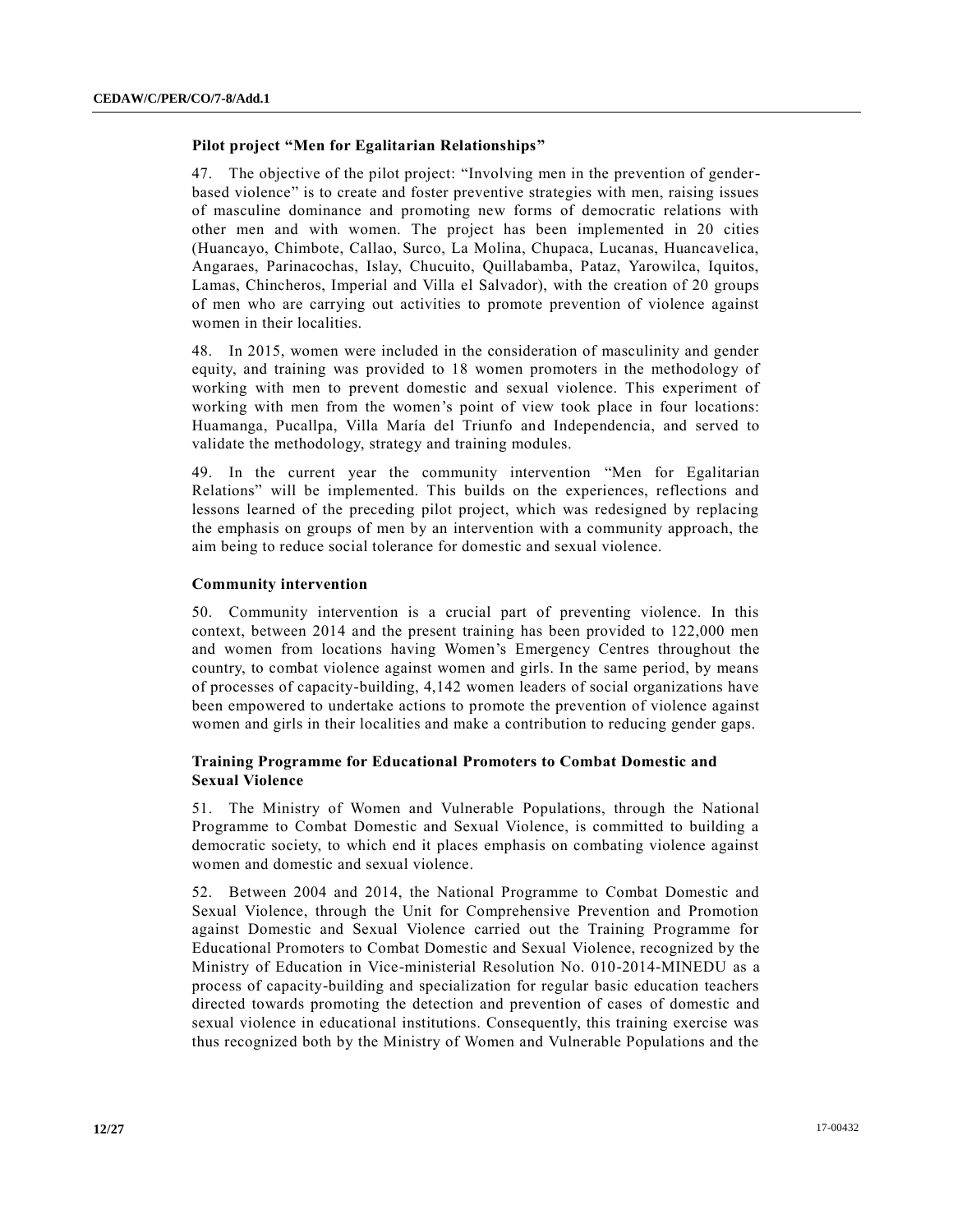Ministry of Education. Within this process the following activities may be highlighted:

(a) 27 processes of training for educational promoters against domestic and sexual violence, providing training for 943 teaching staff.

(b) 26 intensive courses for prevention of domestic and sexual violence and violence against women, providing training for 814 educational promoters.

(c) 19 specialist courses, providing training for 593 educational promoters.

(d) 43 meetings of educational leaders, attended by 4,184 people, providing training on the topics of prevention of violence at the stage of falling in love, violence against women, domestic and sexual violence, teenage pregnancy and human trafficking.

53. In 2015, taking into consideration the sectoral commitments directed towards the problems of domestic and sexual violence and violence against women, coordination exercises were undertaken to strengthen intersectoral linkage and work jointly to design and implement an intervention strategy to prevent violence against women, domestic and sexual violence and other associated problems, directed towards the educational population. It is important to point out that the joint work of the Ministry of Women and Vulnerable Populations and the Ministry of Education is framed in binding documents and national plans that support intersectoral coordination and linkage.

# **Production of radio programmes**

54. The National Programme to Combat Domestic and Sexual Violence promotes the production of radio programmes made by professionals from the women's emergency centres, in slots made available free of charge by the broadcasting companies within their programming.

55. The programmes are currently entitled "The women's emergency centre supports you" and deal with subjects related to violence against women, domestic violence, human trafficking, masculinity, and others. Also covered are topics relating to important dates connected with the subject. During these slots, information is given about the prevention activities undertaken by the Ministry of Women and Vulnerable Populations and information is broadcast about the care services for victims of violence, such as the Women's Emergency Centres, Línea 100 and Chat 100. In 2015 and 2016, the broadcasts were as follows:

| $\overline{1}$ | Churcampa   | Radio Visión      | Tuesday 6 a.m. to 7 a.m.          |
|----------------|-------------|-------------------|-----------------------------------|
| $\mathcal{L}$  | Antabamba   | Emisora Municipal | Wednesday 7 a.m. to 7.30 a.m.     |
| 3              | Huarmey     | Radio Manantial   | Friday 10.30 a.m. to 11 a.m.      |
| $\overline{4}$ | Chulucanas  | Radio Emmanuel    | Friday 11 a.m. to 12 noon         |
| .5             | Villa Rica  | Radio Studio Gala | Wednesday 9.30 a.m. 10 a.m.       |
| 6              | San Ignacio | Miel              | Thursday 11.30 a.m. to 12.30 p.m. |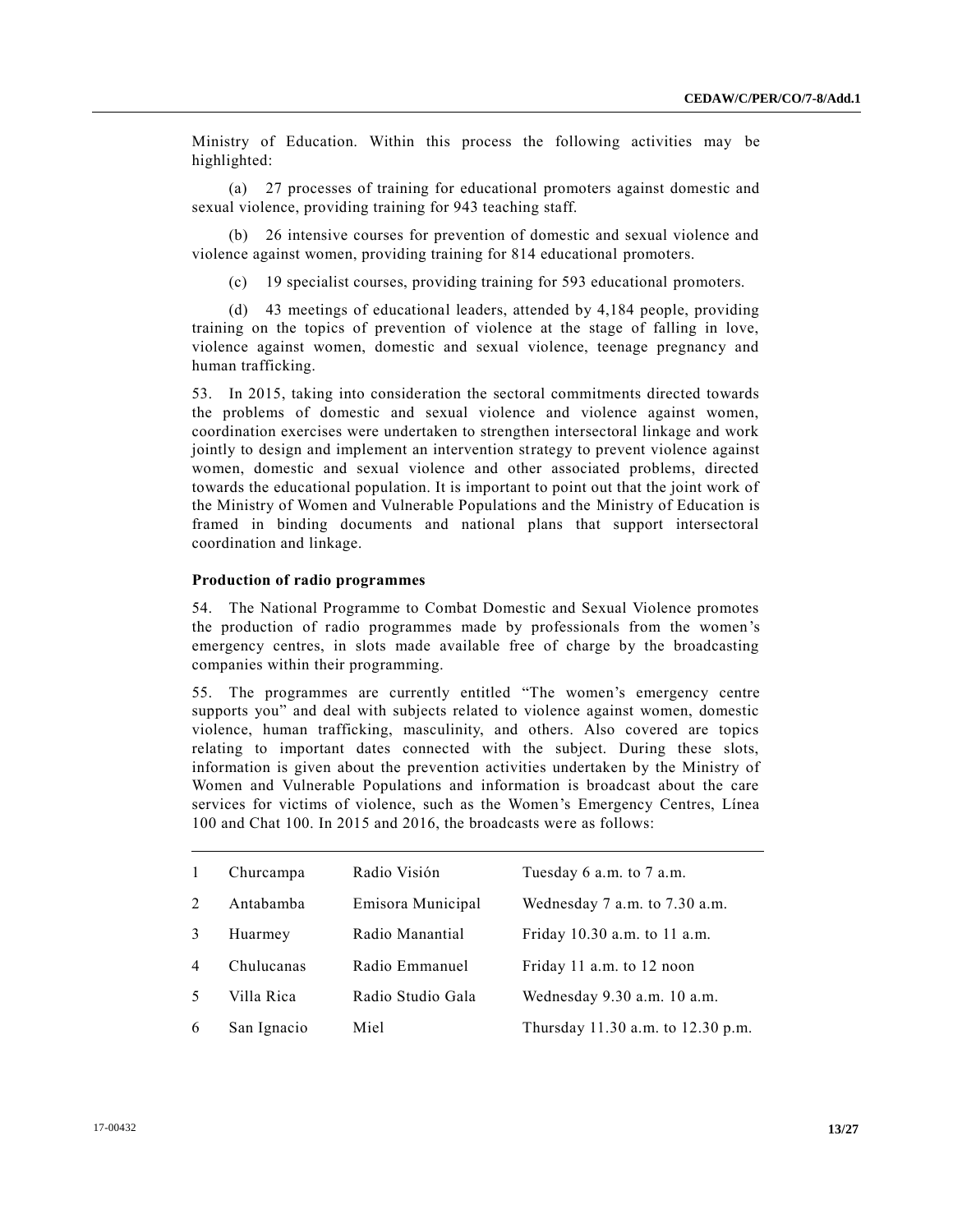| 7  | Candarave       | Radio Studio Líder | Wednesday $6.30$ a.m. to $7$ a.m. |
|----|-----------------|--------------------|-----------------------------------|
| 8  | Carhuaz         | Radio Jaymar       | Wednesday 3 p.m. to 3.30 p.m.     |
| 9  | Castilla        | Radio Horizonte    | Wednesday 11 a.m. to 12 noon      |
| 10 | Echarati-Kiteni | Radio Nevada       | Thursday $6.30$ a.m. to $7$ a.m.  |
| 11 | Oxapampa        | Frecuencia 96.1 FM | Wednesday 12 noon to $12.30$ p.m. |
| 12 | Daniel Carrión  | Radio Sembrador    | Wednesday 11 a.m. to 12 noon      |
| 13 | Parinacochas    | Radio Universal    | Mon/Fri 8.00 to 9.00              |
| 14 | Chota           | Radio Paz          | Monday 11.00 to 12.00             |
| 15 | Huancané        | Radio La Ribereña  | Thursday $8$ a.m. to $9$ a.m.     |
| 16 | Santa Cruz      | Radio HGV          | Tue/Thur 4 p.m. to 5 p.m.         |
| 17 | Santa Cruz      | Radio Amistad      | Wednesday 5 p.m. to 6 p.m.        |
| 18 | Huancabamba     | Radio Laser Star   | Wednesday 12 noon to 1 p.m.       |
|    |                 |                    |                                   |

# **Project "Skills development for strengthening self-esteem and decision-making capacity in situations of violence"**

56. In 2014, an intervention methodology was designed to address the causes of rights violations in unequal power relations by strengthening the democratic values that promote forms of coexistence and strengthening the rejection of violence as a control mechanism, while promoting harmonious coexistence and dialogue.

57. In this context, in the district of San Juan de Lurigancho the project "Skills development for strengthening self-esteem and decision-making capacity in situations of violence" was implemented in May 2015, under an interinstitutional agreement with the Asociación Gabriela Mistral. The project was designed with the following three strategic lines of action.

(a) With reference to women, strengthening of women's self-esteem and empowerment for taking decisions in situations of domestic violence.

(b) With reference to the community: (i) strengthening of local mechanisms through awareness-raising and a preventive approach to the problem using management and coordination tools; (ii) promoting competition among private companies of that jurisdiction to continue offering service on a permanent and sustainable basis; and (iii) providing specialized training for people working in justice, health and education in the areas of self-esteem and empowerment.

(c) With reference to raising awareness of the service: broadcasting of publicity spots and slots to raise awareness.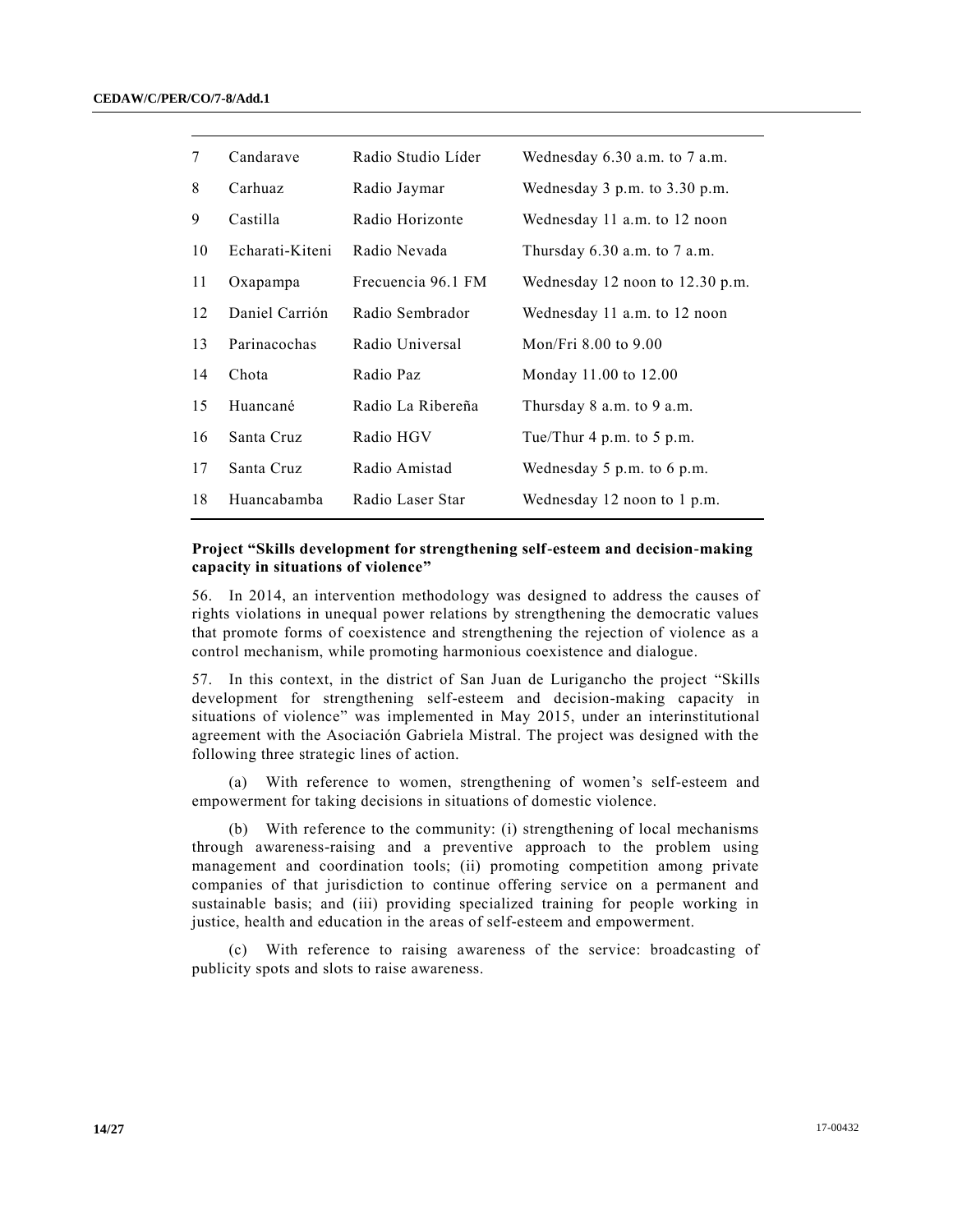# **Project "Child-raising practices"**

58. The purpose of the project "Child-raising practices promoting proper treatment of children between 3 and 5 years of age" is to promote a family and educational environment without violence within a culture of proper treatment that supports positive behaviour in children between 3 and 5 years old. In the educational scenario, the intended outcome was that the educational community would develop a recreational and experiential programme that would promote such practices.

59. The project sought to keep children emotionally stable as they exercised their right to feel well and free of violence, with clear rules on living together; this is in line with the country's public policies. There was a gradual rise in parents' participation in the capacity-building processes, which boosted their parenting skills, with emphasis on management of emotions, identification of physical and emotional needs; importance of play in the child's development, in the establishment of linkages in the family, shared child-raising, rules and positive discipline.

60. In the current year a similar intervention is in progress in Carabayllo, jointly with SOS Children's Villages Peru. At the present time the process of signing an interinstitutional cooperation agreement is under way.

# **Project "Entrepreneurship for empowerment and prevention of gender-based violence"**

61. This project is different from other proposals for economic entrepreneurship, since it seeks the empowerment of women who are victims of violence. The project is in favour of an entrepreneurship that is concerned with women's independence, self-esteem and empowerment, not just with profitability. Its objective is to reduce the situations of gender-based violence by increasing women's economic and financial independence resulting as a result of their economic undertakings. The 24-month pilot project is taking place in five districts of metropolitan Lima: Villa María del Triunfo, El Agustino, Pachacamac-Manchay and San Juan de Lurigancho.

62. The project has five components: business management, technical training, financial management, personal and social development and the institutional component. The project seeks to promote changes in attitudes in families, to improve communication and the taking of roles on an equitable basis.

63. To date 89 women have taken the modules of business management, production technology and personal and social development. The main activity of the project is presented as a way of being prepared for acts of violence, and the project thereby offers women entrepreneurs an employment option that will enable them to cover the basic needs of their families and support them over time.

#### **Multinational Study of Determinants of Violence against Children**

64. The Republic of Peru is participating in the Multinational Study of Determinants of Violence against Children, which is intended to reduce situations of violence against children and adolescents. Thus, the purpose of this study is to design preventive strategies based on a thorough analysis of the determinants of violence.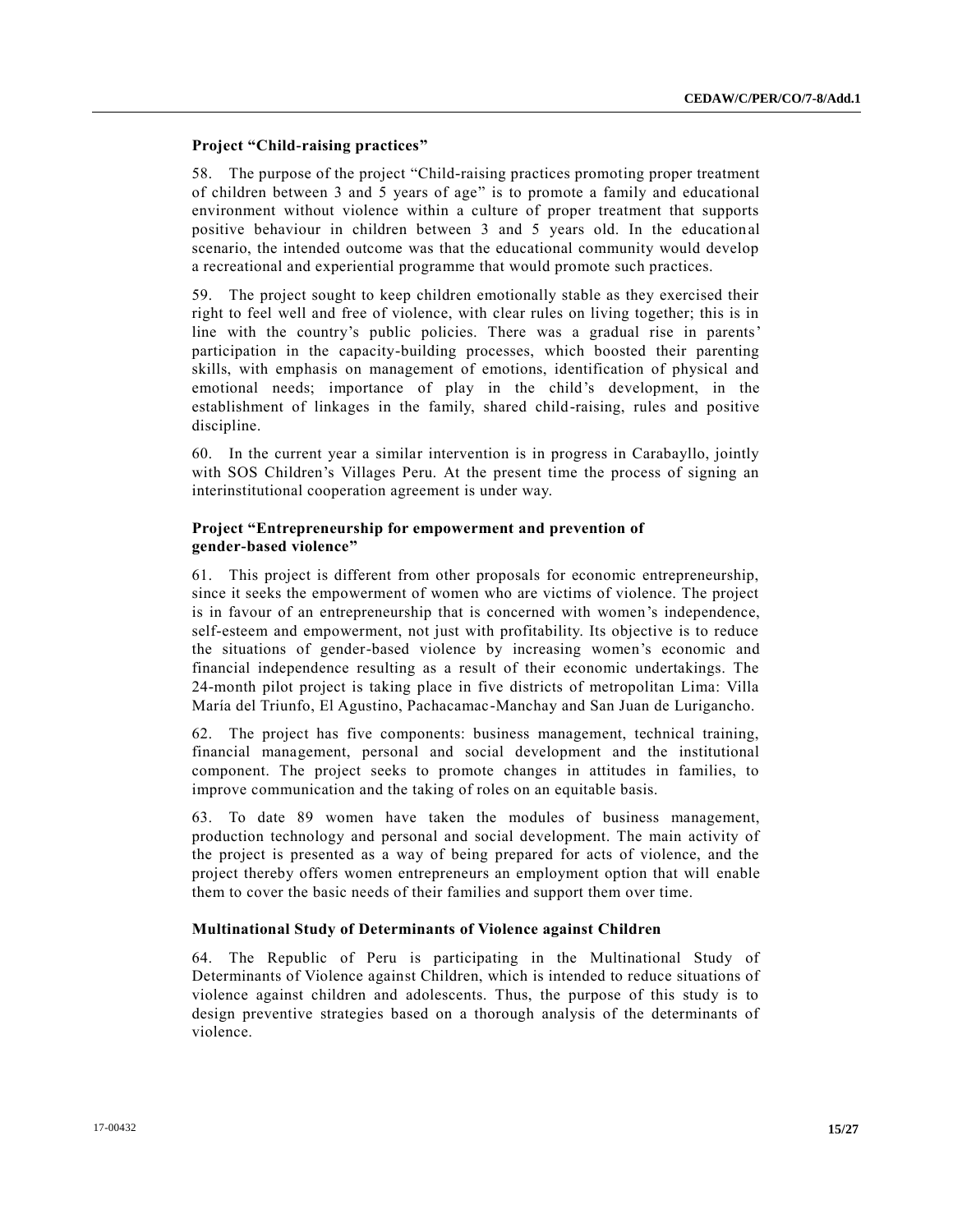65. For that purpose, the Multinational Study will systematically pursue the application and evaluation of public interventions for violence prevention, based on an extensive collection of evidence focused on the problem of protecting children and adolescents. The interventions are age and gender sensitive, and they give comprehensive consideration to the needs of children, adolescents and the adults living with them, by way of three stages:

(a) Understanding the context. This stage seeks to identify the specific national trends and priorities in research into and intervention on the causes of violence against children and adolescents, through a secondary analysis of national data and a literature review, as well as analysis of the strategies that are working;

(b) Applied research. This stage will seek to carry out field studies based on hybrid methods matching the specific characteristics of the context of the country, probing further into the determinants and priorities identified in the first stage, with a view to proposing prevention strategies to be implemented;

(c) Implementation of interventions and evaluation. This stage will seek to apply and validate in a specific territory the violence prevention strategies identified, on the basis of the results of stages 1 and 2. To date, stage 1 has been completed, producing as its outcome the country report on the determinants of violence against children and adolescents.

66. In addition the Ministry of Women and Vulnerable Populations, in the form of its Directorate-General for Children and Adolescents, working through the municipal defence service for children and adolescents, within the context of the Incentive Plan for Improving Municipal Management, in 2015 organized promotional activities on "Proper Treatment," implemented by approximately 1,600 districts.

#### **National Survey of Social Relations**

67. Recognizing the importance of having relevant evidence and information to guide decision-making in the area of prevention of and care for the victims of violence against women, children and adolescents, the Republic of Peru carried out the National Survey of Social Relations in 2013 and 2015. The National Survey will provide information on: (a) prevalence of violence against women, children and adolescents between 9 and 17 years of age where such violence impacts the family environment; (b) prevalence of violence in the school environment affecting children and adolescents in the same age-range; (c) causative factors (personal, family and sociocultural) in both environments; and (d) responses of the institutions and persons involved. Furthermore, the survey will make it possible to gather information on social tolerance in men and women over the age of 18 years, at national level.

68. This survey was carried out through joint work between the Ministry of Women and Vulnerable Populations and the National Statistics and Data Processing Institute.

**(b) Allocate sufficient financial resources for the implementation of the National Plan to Combat Violence against Women 2009-2015 and expedite the implementation of the Strategic Programme to Combat Domestic and Sexual Violence (Act No. 29465);**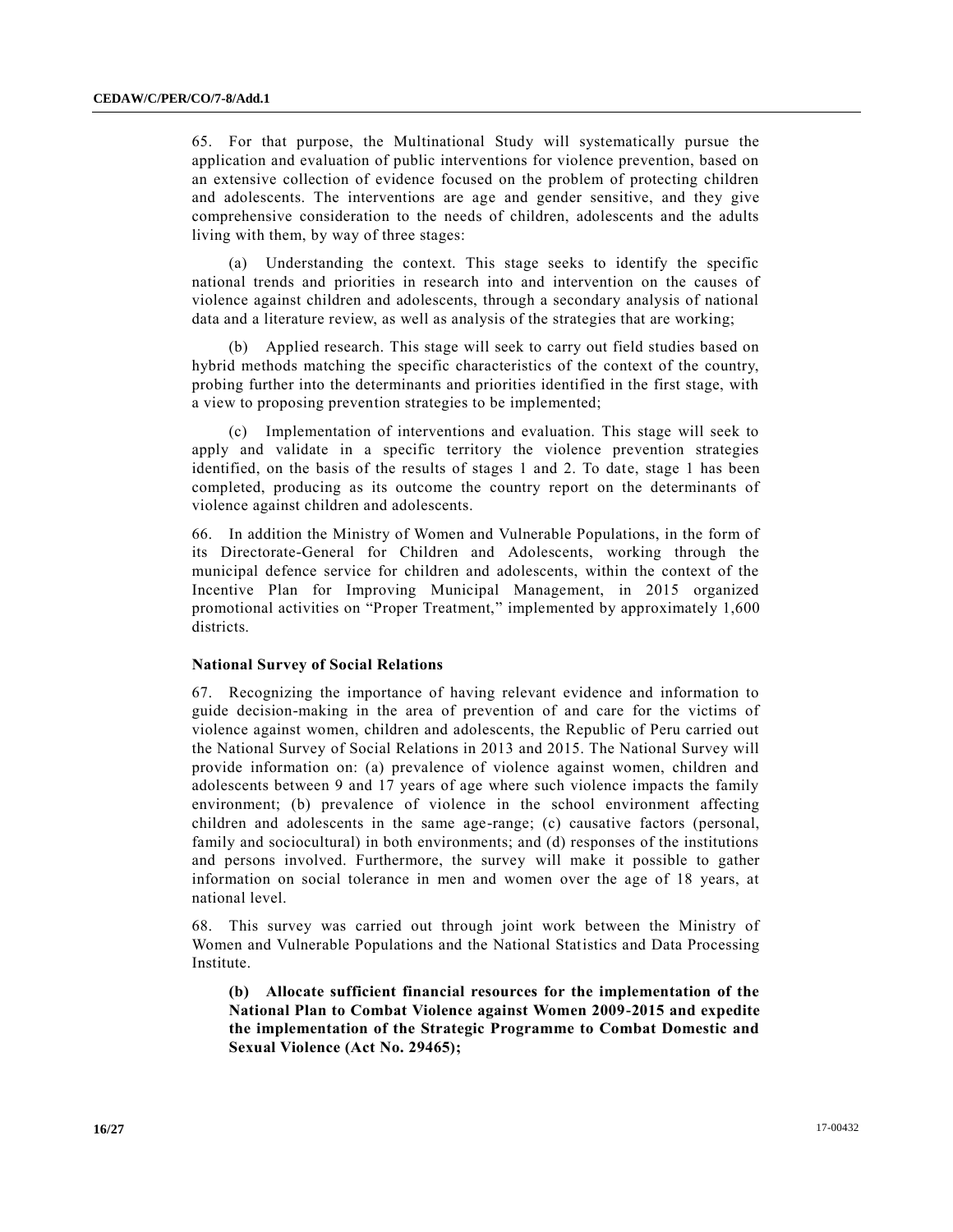69. In 2014, a notional budget was drawn up, since these actions were not included in the Operating Plans, which made it difficult to perform an exact calculation and to carry out the follow-up work. Only two bodies, the Ministry of Women and Vulnerable Populations and the Ministry of the Interior, had budgetary targets specifically assigned for carrying out the National Plan to Combat Violence against Women — PNCVHM — (2009-2015).

# **Budget for the 2014 action plan**

| 85 510 255.00 |
|---------------|
|               |
| 1 108 258.00  |
|               |

*Source*: National Budget.

70. For the year 2015, consideration was given to the information that the sectors had secured for projecting figures in their budgets, for the purpose of budgetary follow-up.

#### **Budget for the 2015 action plan**

| <b>Grand</b> total                           | 85 848 630        |
|----------------------------------------------|-------------------|
| Ministry of the Interior                     | 494 249           |
| Ministry of Women and Vulnerable Populations | 85 354 381        |
| Sector                                       | Amount (in soles) |

*Source*: Budgetary information for each sector.

71. The other sectors also invest resources in the performance of the National Plan, but are not in a position to give definite information on the amount invested, since the activities under the Plan are not broken down within their respective budgets.

72. Below, we provide information on the financial resources of the National Programme to Combat Domestic and Sexual Violence (2014-2016), which is the responsibility of the Ministry of Women and Vulnerable Populations.

| Year | Opening<br>institutional<br>budget | Modified<br>institutional<br>budget | Implemented | % degree of<br>implementation | % variation in<br>relation to the<br>modified budget |
|------|------------------------------------|-------------------------------------|-------------|-------------------------------|------------------------------------------------------|
| 2014 | 78 269 558                         | 78 407 254                          | 76 318 781  | 97.3%                         |                                                      |
| 2015 | 87 573 348                         | 85 186 304                          | 83 055 603  | 97.5%                         | $8.6\%$                                              |
| 2016 | 90 000 020                         | 95 363 944                          | 48 390 923  | 50.7%                         | 11.9%                                                |

(\*) *Source*: SIAF-SP, 18 August 2016.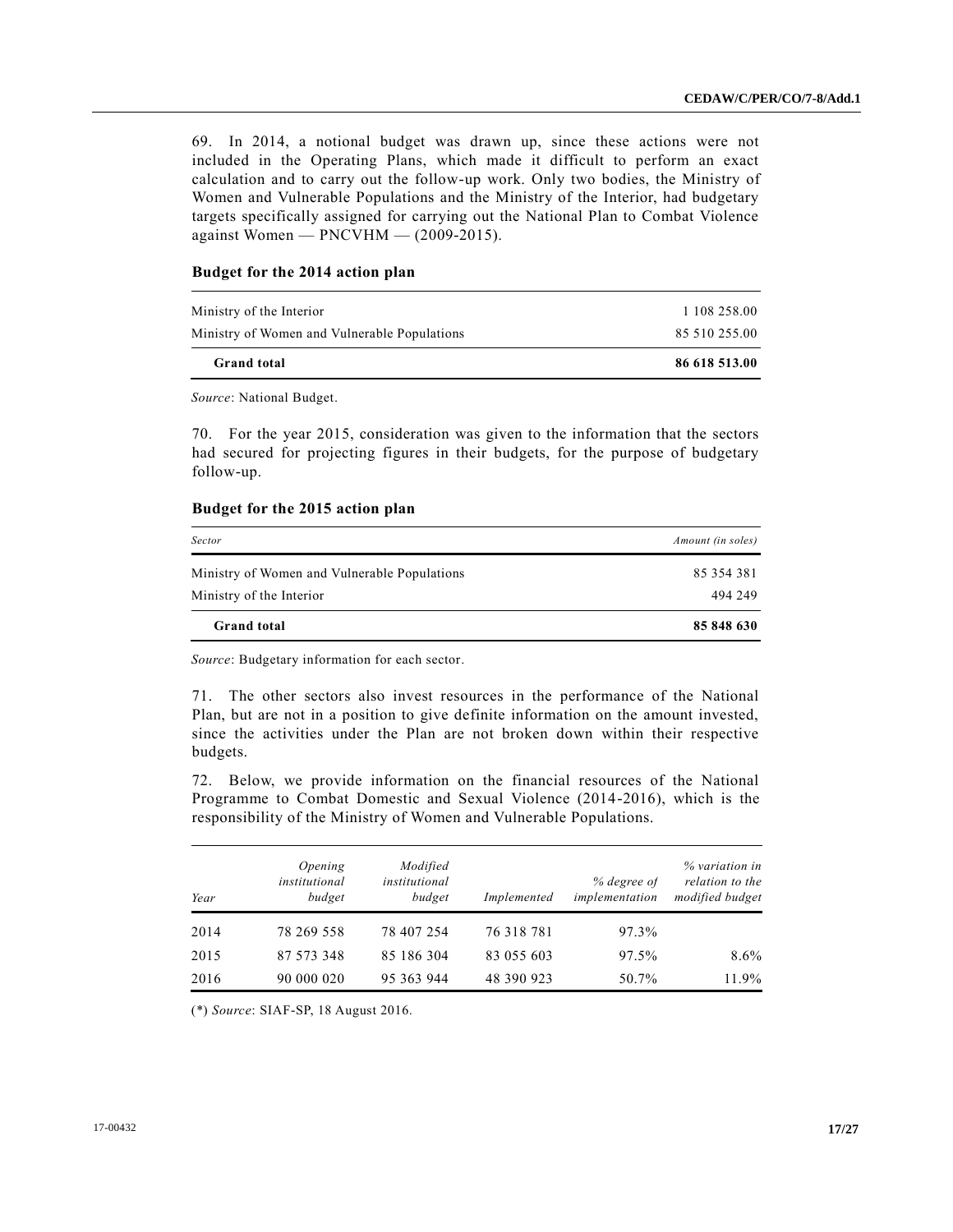**(c) Adopt specific protocols to unify procedures for reporting cases of violence against women and centralize existing data collection systems to compile, disaggregate and periodically update data on such violence with a view to understanding the incidence and nature of the various forms of violence and to facilitate the measuring of progress;**

73. Care protocols have been adopted to deal with the problem of femicide, human trafficking and sexual harassment in public places. Details follow:

(a) The Protocol of the Office of the Attorney-General on the Care of Victims of Human Trafficking was adopted by Resolution of the Attorney-General No. 257-2014-MP-FN of 23 January 2014;

(b) The Intersectoral Protocol on Victims of Human Trafficking, under the Ministry of Women and Vulnerable Populations was adopted by Ministerial Resolution No. 203-2014-MIMP;

(c) The Intersectoral Protocol on the Prevention and Prosecution of the Crime and the Protection, Care and Reintegration of Victims of Human Trafficking was adopted by Supreme Decree No. 005-2016-IN;

(d) The Interinstitutional Protocol on Action against Femicide, Attempted Femicide and High-risk Partner Violence was adopted by Supreme Decree No. 006- 2015-MIMP;

(e) The Protocol on the Women's Emergency Centres for the Care of Victims of Sexual Harassment in Public Places was adopted by Executive Office Resolution No. 032-2016-MIMP-PNCVFS-DE.

74. With regard to centralizing the existing data collection systems, we can report that the Ministry of Women and Vulnerable Populations, through the Unit for Information Collection and Knowledge Management of the National Programme to Combat Domestic and Sexual Violence, has implemented and is administering information systems based on administrative records, and has been gathering information on the subject of domestic and sexual violence since 2002. So far the following records have been implemented:

(a) Record of cases from the WECs, providing information on the demand for care or cases of domestic and sexual violence, with their specific characteristics;

(b) Record of care operations from the WECs, enabling understanding and monitoring of the professional actions of the WECs;

(c) Record of the actions to promote prevention, giving a picture of the actions to promote prevention of the National Programme to Combat Domestic and Sexual Violence;

(d) Record of court files, enabling understanding of the pathway taken by such files through the justice system;

(e) Record of femicide and attempted femicide, enabling identification and recording of the victims of femicide and attempted femicide in order to provide psychosocial support and legal assistance;

(f) Record of the specialized 100 telephone line, revealing the features of the inquiries made by telephone;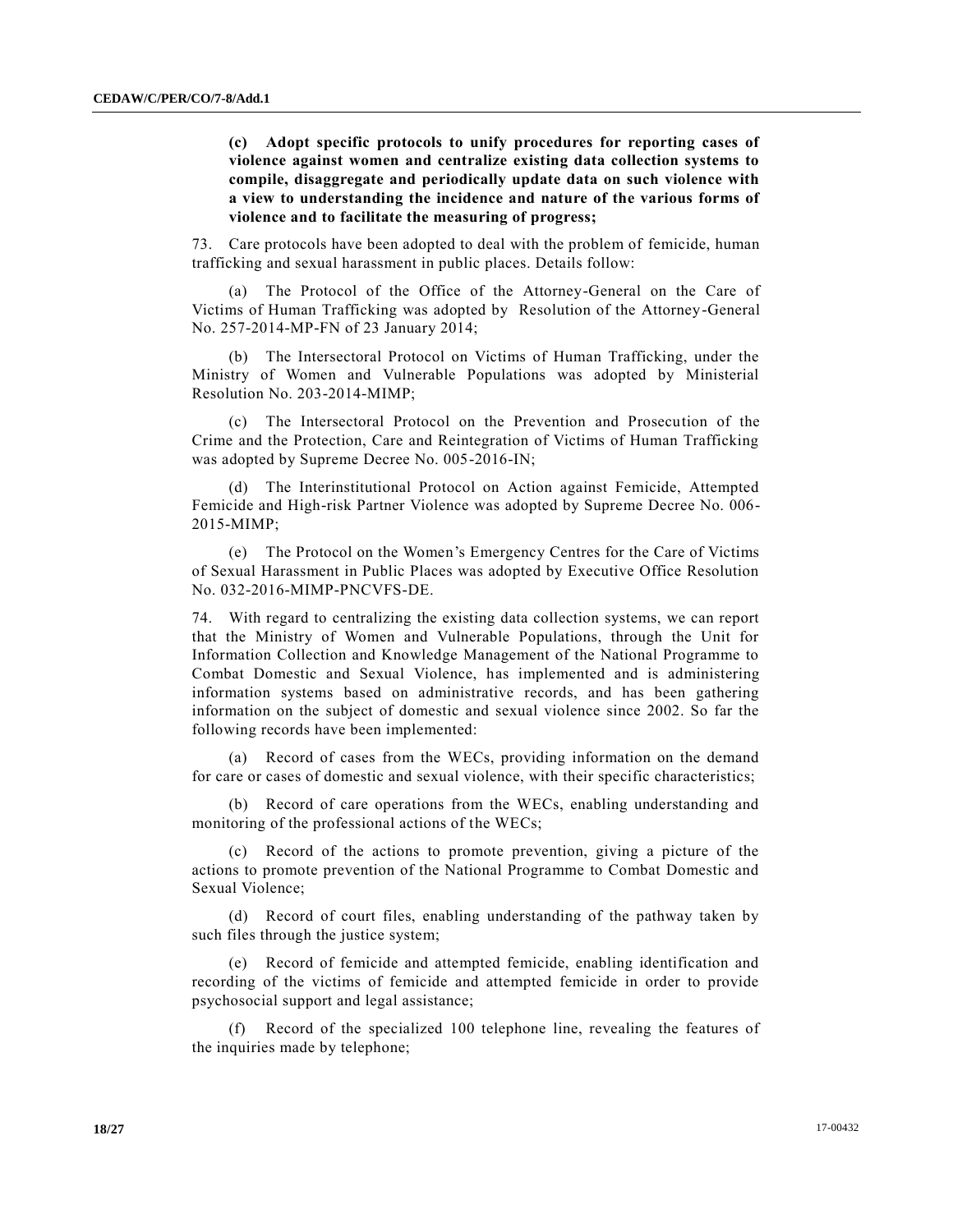(g) Record of cases and care provided by the Institutional Care Centre, enabling understanding of the cases and the specialized interventions applied to them men tried, sentenced and referred to this service;

(h) Record of the Emergency Care Service, providing understanding of the emergency and high social risk cases;

(i) Record of Chat 100 and social networks, gathering statistics on the steps taken to prevent violent conduct, especially such conduct in couples relationships (in love and courtship);

(j) Record Rita, making it possible to record cases of domestic and sexual violence referred by the public benefit corporations;

(k) Record of victims of forced sterilizations, providing information on those cases of forced sterilizations that are receiving care in the WECs;

Record of rural strategy, enabling knowledge of the cases referred to the system of care and protection against domestic and sexual violence in rural areas.

75. With regard to the communication of results, the UGIGC broadcasts the data generated by information systems, by way of monthly virtual bulletins and print publications such as *El PNCVFS en cifras* (The National Programme to Combat Domestic and Sexual Violence in Figures), in which regional and local information can be found on the problem of domestic and sexual violence. There are also web systems administered from this unit:

(a) The Research Network on Gender-based Violence (REDIN), has as its objective the dissemination of the results of research at national and regional level, by means of a database identifying and organizing the research undertakings, so as to create spaces for dialogue, reflection and work to deal with this problem;

(b) The Digital Repository of the National Programme to Combat Domestic and Sexual Violence is intended to gather, store, preserve and make available in digital format the knowledge gained by the Government on the problems of domestic violence, sexual violence and femicide;

(c) The Technical Assistance Platform (ASISTA), is a web-based platform directed towards the operators of the services provided by the National Programme to Combat Domestic and Sexual Violence. These operators record data on the sheets and templates prepared for information-gathering at national level, and the primary objective is to reinforce the technical and practical capacities in the recording of information on domestic and sexual violence;

(d) The online consultation system of geographical information (SIGVIOLENCIA), a system that contains georeferenced information on the WEC, Emergency Care Service, and Línea 100 services: geographical location, statistics and institutions with which they cooperate in providing care for the cases of domestic and/or sexual violence;

(e) The Integrated Record System on Domestic and Sexual Violence, is designed to make it possible to record and have real-time consultations on information relating to the care provided to persons suffering any act of domestic or sexual violence, as well as the actions to prevent violence and promote a culture of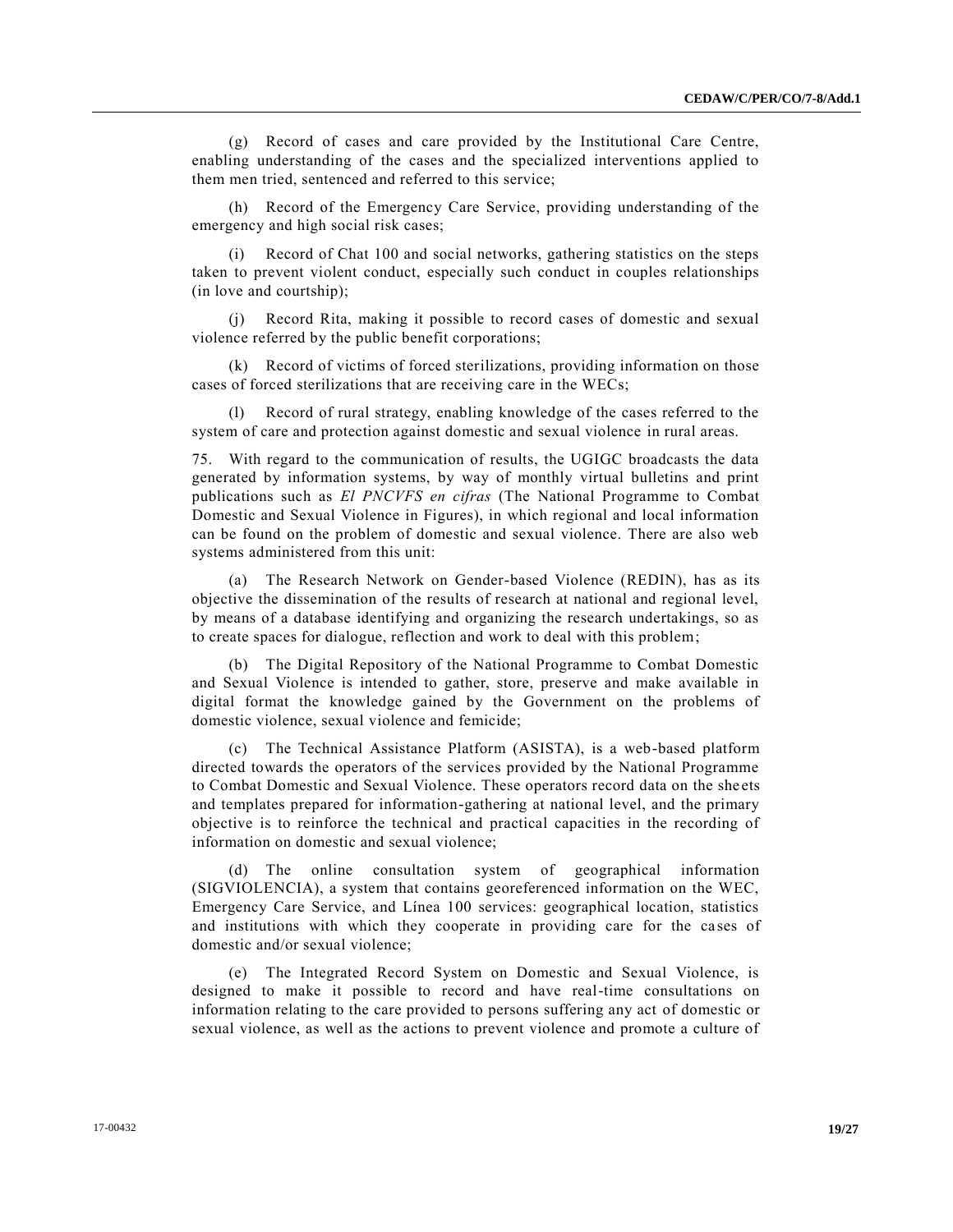peace. It should be noted that up to the present time 32 WECs service have become operational at national level.

76. Also, the Observatory on Criminality of the Office of the Attorney-General has been drawing up statistical reports regarding the problems of femicide and attempted femicide, on an ongoing basis since 2009, in line with the requests for information submitted to the institution. In addition, it draws up quarterly, halfyearly or annual reports, which are available through the institution's web portal. Furthermore, this Observatory has been issuing annual bulletins with statistical data on human trafficking from 2012 to the present.

77. The National Statistics and Data Processing Institute has published each year since 2000 the National Demographic and Family Health Survey, which contains a section reporting on violence against women. It should be noted that as stated earlier, the National Survey of Social Relations is a document published jointly by the Ministry of Women and Vulnerable Populations and the National Statistics and Data Processing Institute.

#### **(d) Punish sexual offences**

78. Modifications to the Criminal Code have been made since 2014, improving the classification of offences. The offence of human trafficking was modified by way of Act No. 30251, published on 21 October 2014. Currently, the article reads as follows:

# *Article 153. Human trafficking*

1. Any person who by means of violence, threats or other forms of coercion, deprivation of liberty, fraud, deception, abuse of power or of a situation of vulnerability, granting or receipt of payment or any benefit, captures, transports, moves, seizes, receives or restrains another person, on the territory of the Republic or in order to leave or enter the country, for purposes of exploitation shall receive a sentence of imprisonment of not less than eight nor more than fifteen years.

2. For the purposes of paragraph 1, the phrase "purposes of exploitation" as it relates to human trafficking shall include, among other acts, the sale of children or adolescents, prostitution and any form of sexual exploitation, slavery or practices analogous to slavery, any form of labour exploitation, begging, forced labour or services, servitude, the removal or trafficking of somatic organs or tissues or their human components, as well as any other similar form of exploitation.

3. The capture, transport, moving, confinement, receipt or restraint of children or adolescents for purposes of exploitation shall be considered human trafficking even if none of the actions listed in paragraph 1 is perpetrated.

4. A consent given by a victim of the age of majority to any form of exploitation shall be without juridical effect if the perpetrator has undertaken any of the actions listed in paragraph 1.

5. Any person who promotes, encourages, finances or facilitates the perpetration of the offence of human trafficking shall receive the same penalty as that applied to the perpetrator.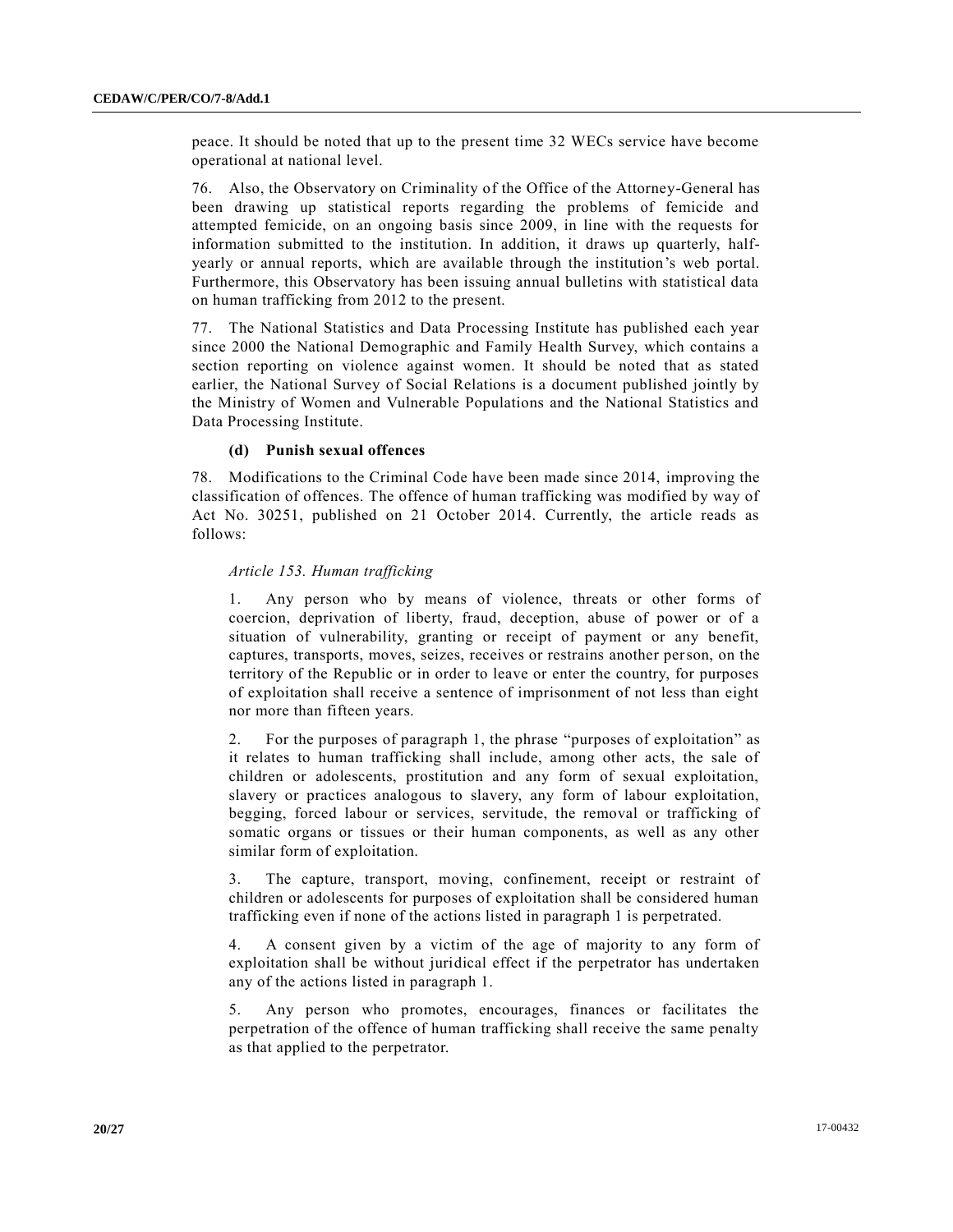79. Item 7 of the offence of encouragement of prostitution was modified by the First Additional Amendment relating to Act Nº 30077, published on 20 August 2013, which entered into force on 1 July 2014:

#### *Article 179. Encouragement of prostitution*

Any person who promotes or encourages prostitution of another person shall receive a sentence of imprisonment of not less than four and not more than six years.

The sentence shall be not less than five and not more than twelve years if:

[…]

7. The perpetrator is acting as a member of a criminal organization.

80. Item 4 of the offence of procuring was modified by the First Additional Amendment relating to Act Nº 30077, published on 20 August 2013, which entered into force on 1 July 2014:

#### *Article 181. Procuring*

Any person who obliges, pressures, or forces a person for the purpose of providing him or her to another person with the aim of having carnal relations, shall receive a sentence of imprisonment of not less than three and not more than six years.

The sentence shall be not less than six and not more than twelve years if:

[…]

4. The perpetrator is acting as a member of a criminal organization.

81. The offence of sexual propositions was incorporated by way of article 5 of Act No. 30171, published on 10 March 2014:

#### *Article 183-B. Sexual propositions to children or adolescents*

Any person who enters into contact with a child of less than fourteen years of age to request or obtain from him or her pornographic material, or to carry out sexual activities with him or her, shall receive a sentence of imprisonment of not less than four nor more than eight years and disqualification in accordance with items 1, 2 and 4 of article 36.

If the victim is over fourteen but under eighteen years of age, and deception is resorted to, the sentence shall be not less than three and not more than six years and disqualification in accordance with items 1, 2 and 4 of artic le 36.

#### **Paragraph 36: Health**

**Taking into account its statement on sexual and reproductive health and rights, adopted at its fifty-seventh session, in February 2014, the Committee notes that unsafe abortion is a leading cause of maternal morbidity and mortality. As such, the Committee recommends that the State party:**

**(a) Extend the grounds for legalization of abortion to cases of rape, incest and severe foetal impairment**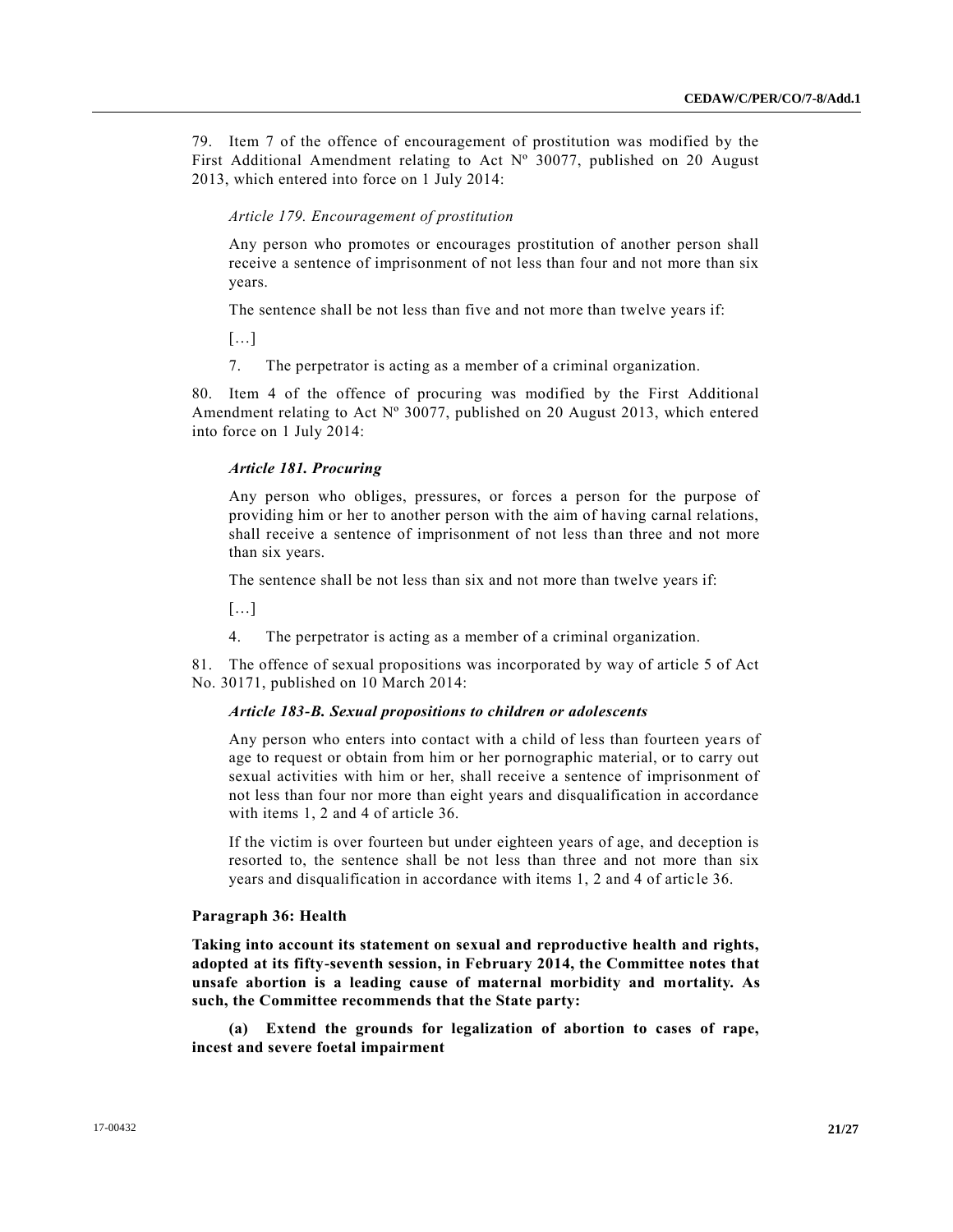82. The citizen legislative initiative relating to Bill No. 3839/2014 I.C. "Bill to decriminalize abortion in those cases of pregnancy as a consequence of rape, artificial insemination or egg transfer without consent," submitted by the "Articulación Feminista," comprising the organizations *Movimiento Manuela Ramos, Estudios para la Defensa de los Derechos de la Mujer (DEMUS), Centro de la Mujer Peruana Flora Tristán, Centro de Promoción y Defensa de los Derechos Sexuales y Reproductivos (PROMSEX), Católicas por el derecho a decidir and CLADEM-Perú*. 11

83. Within the Congress of the Republic this bill was routed to the Commission on Justice and Human Rights, which recommended that it not be approved. Following a vote of the members of Congress on the Commission the bill was shelved in May  $2015<sup>12</sup>$  Subsequently the matter was referred to the Commission on the Constitution and Regulations; with a favourable finding by the President of the Commission on the Constitution the bill was put to a vote of the members of Congress on the Commission, who decided by a majority to shelve it in November 2015.<sup>13</sup>

84. It should be mentioned that it is a sexual health policy for the Ministry of Health to provide, free of charge, oral emergency contraceptives at all health centres in the country, on the basis of the protection measure pronounced by the First Constitutional Court of Lima, on 20 June 2016, which represents an advance in the protection of the sexual and reproductive rights of Peruvian women, especially those in situations of vulnerability.

# **(b) Ensure the availability of abortion services and provide women with access to high-quality post-abortion care, especially in cases of complications resulting from unsafe abortions;**

85. Therapeutic abortion has been decriminalized in Peru; article 119 of the Criminal Code states that: "There shall be no punishment for an abortion performed by a doctor with the consent of the pregnant woman or her legal representative, as appropriate, if it is the only way to save the life of the expectant mother or to avoid grave and permanent harm to her health."

86. The Ministry of Health, within the framework of the provisions of the Criminal Code, approved by Ministerial Resolution No. 486-2014/MINSA the "National Technical Guide for standardized procedures in the comprehensive care of expectant mothers in the voluntary therapeutic termination of a pregnancy of less than 22 weeks, with informed consent within the framework of the provisions of article 119 of the Criminal Code" (henceforth, the National Technical Guide) that has the purpose of ensuring comprehensive care of expectant mothers in cases of voluntary termination for therapeutic reasons of a pregnancy of fewer than twenty two weeks, with informed consent, if it is the only way to save the life of the pregnant woman or to avoid grave and permanent harm to her health, within the

**\_\_\_\_\_\_\_\_\_\_\_\_\_\_\_\_\_\_**

<sup>&</sup>lt;sup>11</sup> http://www2.congreso.gob.pe/Sicr/TraDocEstProc/Contdoc02\_2011\_2.nsf/0/ 09d2007dfb555fce05257d62005ed24b/\$FILE/PL03839260914.pdf.

<sup>12</sup> http://www2.congreso.gob.pe/sicr/comisiones/2011/com2011jusderhum.nsf/ 746aabb1ed76b49a05257a6900618267/2492105d537d128905257e28006e0ff1/\$FILE/Predict3839.pdf.

<sup>13</sup> http://www2.congreso.gob.pe/Sicr/ApoyComisiones/comision2011.nsf/DictamenesFuturo/5D8A 148B7299CF2205257FD3005C9F1A/\$FILE/Constitucion\_3839-2014- IC\_Archivo. Negativo.Mayoria.pdf.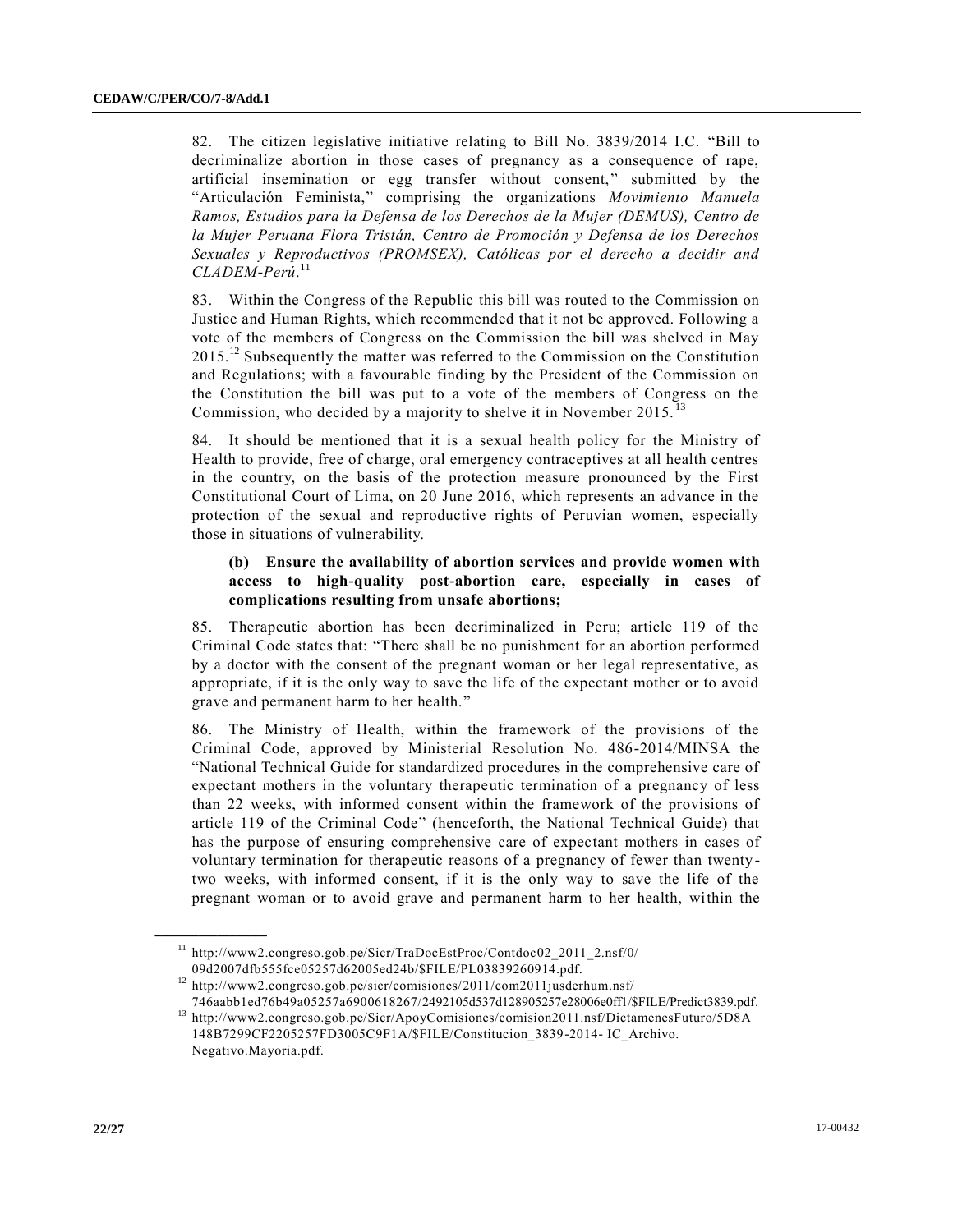context of human rights, with an approach based on quality, gender and interculturality, establishing the procedures for such care.

87. The Ministry of Health is working on implementation of the National Technical Guide starting at secondary-level health care in health establishments. According to the statistical reports of the Office of Data Processing, to date 91 therapeutic abortions have been reported, under the code 004.9. It should be pointed out that the causes for therapeutic abortions includes ectopic pregnancy, whether tubal, ovarian or cervical, which according to statistical records total 3,399 in 2015 and 1,226 up to June 2016; another reason for a therapeutic abortion is haemorrhage following molar pregnancy entailing high risk to the woman, of which 566 cases were reported in 2015 and 232 by June 2016. These data were reported by the General Office for Information Technologies.

88. Finally, with respect to health care services for women with complications resulting from unsafe abortions or from a type of abortion which is still punishable under the domestic legal system, article 3 of Act No. 26842 — the General Health Act — states as a general rule that: "Any person shall have the right to receive, in any health establishment, emergency medical and surgical care when this is needed and while a grave risk persists to life or health". However, article 30 states that "Any doctor who provides medical care to a person injured by a sharp instrument used as a weapon, injured by a bullet, in a traffic accident or by any other type of violence constituting an offence that is automatically subject to a penalty, or when there are indications of a criminal abortion, shall be obliged to bring that fact to the attention of the competent authority."

# **(c) Remove punitive measures for women who undergo abortion, including by taking the measures necessary to harmonize the General Health Act and the Code of Criminal Procedure with the constitutional right to privacy;**

89. In the case of a therapeutic abortion the attending doctor shall determine the risk to the life or health of the women, and in consequence the fact that case is not subject to legal penalty. The attending doctor may consult with another doctor or a medical board. Any imposition or additional demands shall be considered a violation of the woman's rights to have an abortion in the cases permitted by the law.

90. The National Technical Guide for standardized procedures in the comprehensive care of expectant mothers in the voluntary therapeutic termination of a pregnancy of less than 22 weeks indicates that on the basis of what has been agreed by the medical societies of Peru, the following clinical conditions of the expectant mother shall be considered justifiable grounds for considering termination of the pregnancy for therapeutic reasons:

(a) Ectopic pregnancy, whether tubal, ovarian or cervical;

(b) Haemorrhage following molar pregnancy entailing high risk to the woman;

(c) Hyperemesis gravidarum resistant to treatment with serious hepatic and/or renal deterioration;

(d) Malignant neoplasia requiring surgery, radiotherapy and/or chemotherapy;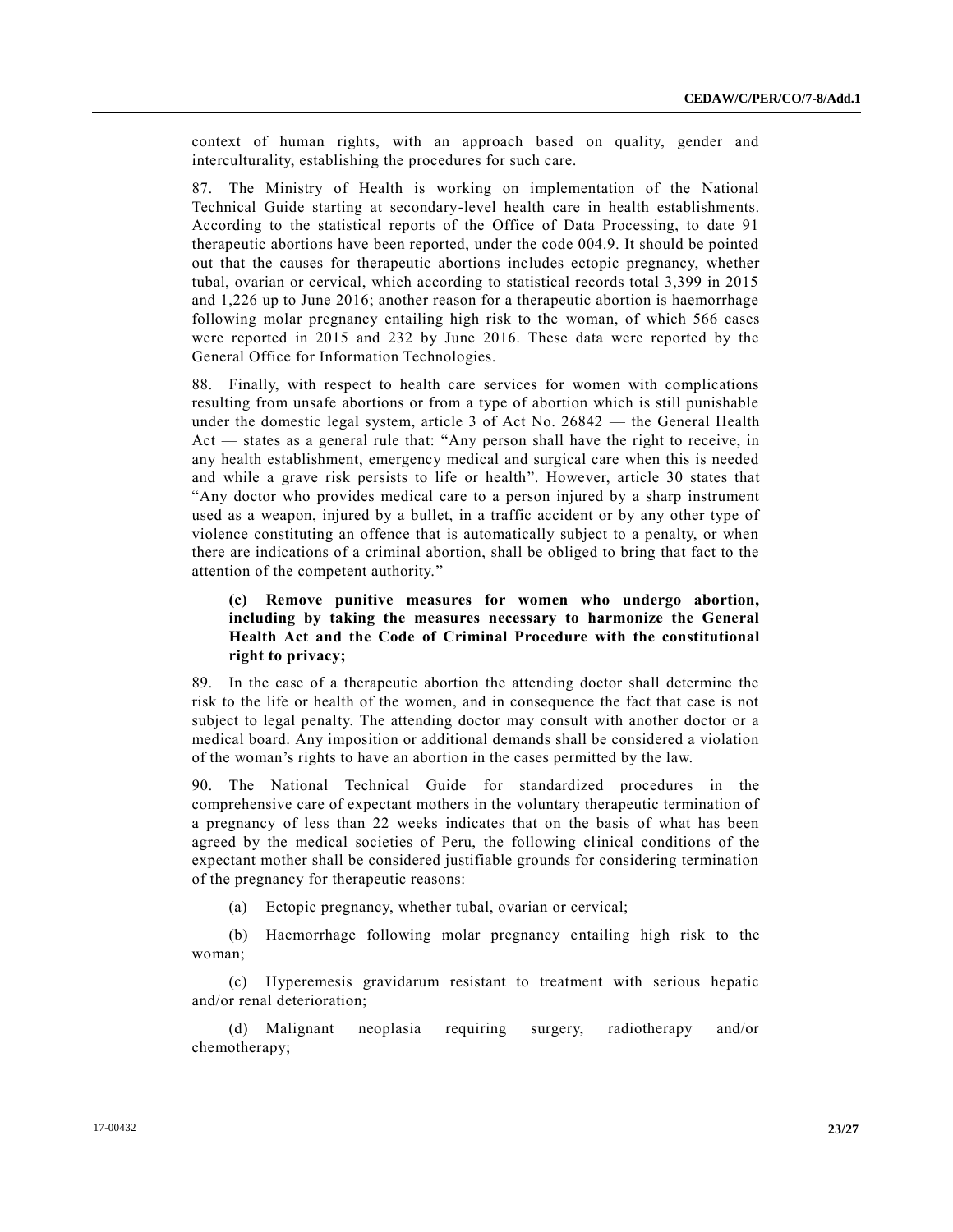(e) Congestive heart failure, functional class III-IV owing to congenital or acquired cardiopathy (valvular or non-valvular) with arterial hypertension and ischemic cardiopathy resistant to treatment;

(f) Severe chronic arterial hypertension and evidence of damage to a target organ;

(g) Severe neurological lesion becoming worse with the pregnancy;

(h) Systemic erythematosus lupus with severe renal damage resistant to treatment;

(i) Advanced diabetes mellitus with damage to a target organ;

(j) Severe respiratory failure demonstrated by the presence of a partial oxygen pressure PaO<sub>2</sub> < 50 mm Hg and oxygen saturation in the blood PaCO<sub>2</sub> < 85%. and with severe pathology;

(k) Any other maternal pathology posing a risk to the life of the pregnant woman or causing grave and permanent harm to her health, duly validated by the medical board.

91. Furthermore, the National Technical Guide provides that the guidance and/or counselling in sexual and reproductive health must be given within an ethical framework requiring the main emphasis to be placed on the needs of the woman and observance of the following rights:

- (a) Right to complete, truthful, impartial and useful information;
- (b) Respect for dignity, privacy and confidentiality;
- (c) Freedom of conscience and expression;
- (d) Respect for wishes and freedom of choice;
- (e) Right to equality and to non-discrimination.

92. Guidance and/or counselling of the patient must be performed at any time from when it has been decided to undertake the operation up to after its conclusion, and must be given by trained professional staff.

# **(g) Disseminate information on the technical guidelines on therapeutic abortion among all health staff and ensure a broad interpretation of the right to physical, mental and social health in their implementation.**

93. The actions taken by the Ministry of Health to disseminate information on therapeutic abortion include the following:

#### **2015**

#### **January**

- Drawing up of the 2015 plan for implementation of the National Technical Guide, currently undergoing review and approval.
- Reproduction of the National Technical Guide in digital form, ready for distribution.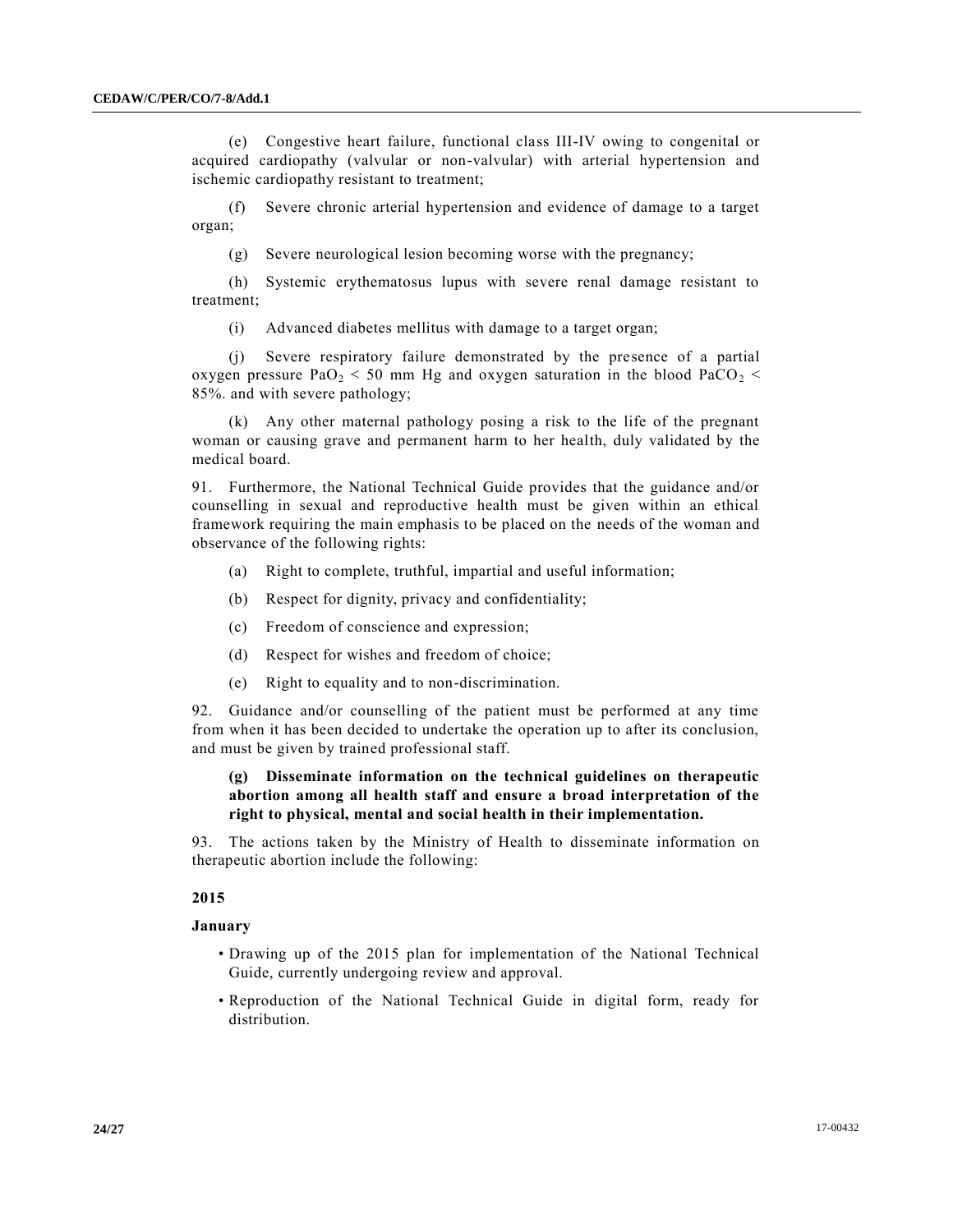#### **February**

- The National Technical Guide was sent to all regional coordinators of the National Sanitary Strategy on Sexual and Reproductive Health, formatted and ready for reproduction or printing in each region. It is also available on the Ministry of Health website, among the documents of the National Sanitary Strategy on Sexual and Reproductive Health.
- Coordination was set up with the General Office for Statistics and Data Processing to create a code in the statistical system relating to therapeutic abortion, in order to obtain statistics at national level on applications submitted and cases attended to, since recording had not been uniform in all hospitals; it is now hoped, with this code, to be able to consolidate the reports.
- On 18 February, in coordination with the Committee on Sexual and Reproductive Rights of the Peruvian Society for Obstetrics and Gynaecology and PROMSEX, a workshop was held for medical professionals, for the purpose of discussing the scope of the National Technical Guide relating to the provision of therapeutic abortion services from a medical, legal and social point of view. The workshop took place in the Miramar Salon of the Hotel José Antonio, Miraflores, Lima, and was attended by doctors and lawyers from various hospitals in Lima and the regions of the country.

#### **March**

• A teleconference was held with hospital doctors and regional coordinators of sexual and reproductive health on the National Technical Guide in order to standardize the performance of therapeutic abortion.

#### **April**

- On 1 April there was a presentation of the Guide and its scope of application to the regional health directors and regional coordinators of sexual and reproductive health, in the national workshop on the strategy, held in Lunahuaná, at which those attending requested training for their providers on the application of the directive in question and a wider dissemination of its scope.
- On 13 April, in coordination with PROMSEX and the Committee on Sexual and Reproductive Rights of the Peruvian Society for Obstetrics and Gynaecology a workshop was held, directed towards medical professionals for the purpose of discussing the bioethical aspects in the application of the National Technical Guide relating to provision of therapeutic abortion services. This workshop was held in Lima, in the Hotel Sol de Oro.
- Coordination is being set up in order to disseminate the code on therapeutic abortion to the providers, to ensure that they make use of it when they perform that operation.
- Work is also in progress with the General Office for Statistics and Data Processing, to strengthen the skills of the data entry personnel to ensure that they use the code for therapeutic abortion.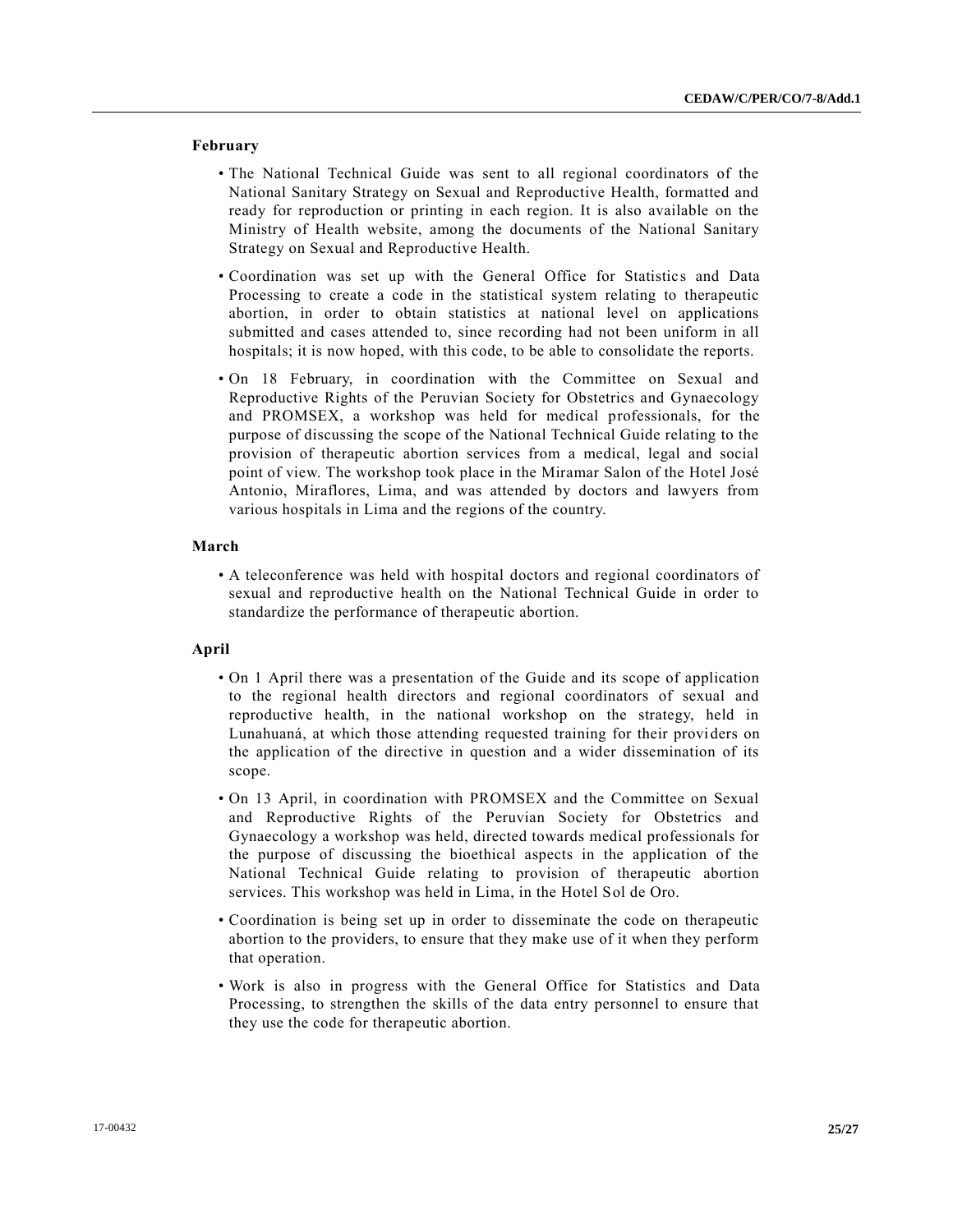#### **November**

- On 12 November the "Workshop on Therapeutic Abortion and Indirect Maternal Mortality 2015" was held, with attendance by the hospital directors of Lima and Callao, head doctors of the gynaecology and obstetrics departments, and by obstetricians. Total attendance was 44 health professionals from various health establishments and also included representatives of the Institute for Management of Health Services and representatives of universities.
- On 20 November the second workshop on the application of the Guide on therapeutic abortion 2015 was held in the Maternal and Perinatal Institute, formerly the Urna maternity hospital, with attendance by gynaecologistobstetricians, obstetricians and legal advisors, for a total of 42 professionals from various health establishments.

#### **December**

- On 4 December the third workshop on the application of the Guide on therapeutic abortion, 2015 RM 286/2014 MINSA, was held in the auditorium of the Ministry of Health, with attendance by 33 health professionals from the Ministry and professionals from the Air Force of Peru, including gynaecologist-obstetrician heads of department, assisting gynaecologistobstetricians, obstetricians and legal advisors from the various health establishments and also representatives of the Office of the Attorney-General.
- On 17 December the "Workshop on Guidance and Counselling on Sexual and Reproductive Health Emphasizing the Application of the Guide on Therapeutic Abortion, 2015" RM 286/2014 MINSA was held, directed towards obstetricians who are providing guidance and counselling on sexual and reproductive health. This was attended by 33 obstetricians belonging to various hospitals under the Ministry of Health, the Social Health Insurance Programme (EsSalud) and the armed forces.

#### **2016**

#### **January**

- The National Technical Guide was added to the Ministry of Health website, among the documents of the Directorate for Sexual and Reproductive Health.
- The workshop "Maternal Mortality and Humanized Management of Abortion" was held, attended by 56 people including 22 directors of hospitals and maternal and perinatal centres, gynaecologist-obstetricians, societies and representatives of EsSalud.

#### **February**

• A start was made on the meetings for the endorsement of the Guide for Guidance and Counselling in Therapeutic Abortion. The meetings were attended by representatives of hospitals, health centres, The National College of Obstetrics and the Director of Sexual and Reproductive Health.